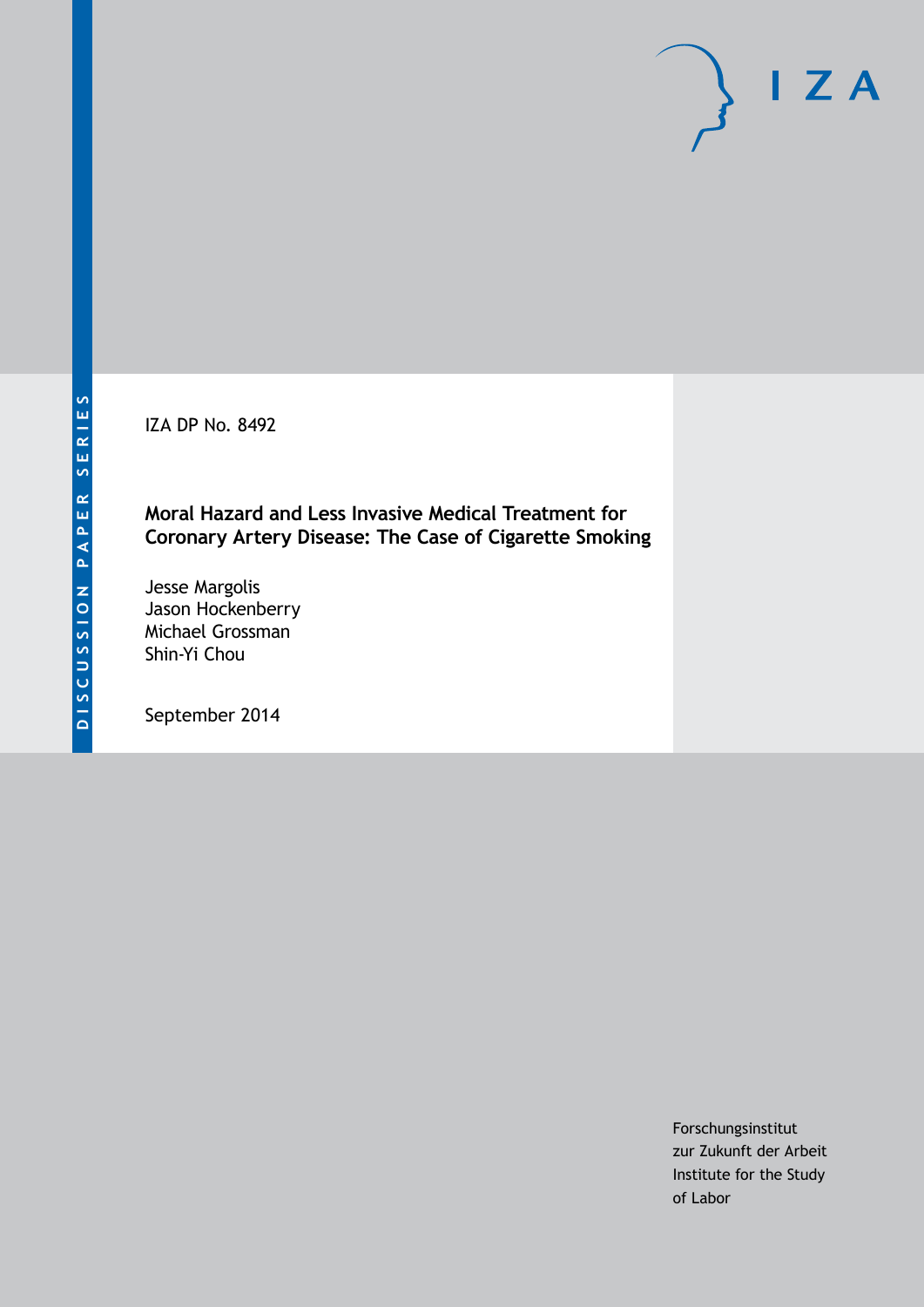# **Moral Hazard and Less Invasive Medical Treatment for Coronary Artery Disease: The Case of Cigarette Smoking**

### **Jesse Margolis**

*CUNY Graduate Center*

### **Jason Hockenberry**

*Emory University and NBER*

### **Michael Grossman**

*CUNY Graduate Center, NBER and IZA*

### **Shin-Yi Chou**

*Lehigh University and NBER*

### Discussion Paper No. 8492 September 2014

IZA

P.O. Box 7240 53072 Bonn Germany

Phone: +49-228-3894-0 Fax: +49-228-3894-180 E-mail: [iza@iza.org](mailto:iza@iza.org)

Any opinions expressed here are those of the author(s) and not those of IZA. Research published in this series may include views on policy, but the institute itself takes no institutional policy positions. The IZA research network is committed to the IZA Guiding Principles of Research Integrity.

<span id="page-1-0"></span>The Institute for the Study of Labor (IZA) in Bonn is a local and virtual international research center and a place of communication between science, politics and business. IZA is an independent nonprofit organization supported by Deutsche Post Foundation. The center is associated with the University of Bonn and offers a stimulating research environment through its international network, workshops and conferences, data service, project support, research visits and doctoral program. IZA engages in (i) original and internationally competitive research in all fields of labor economics, (ii) development of policy concepts, and (iii) dissemination of research results and concepts to the interested public.

IZA Discussion Papers often represent preliminary work and are circulated to encourage discussion. Citation of such a paper should account for its provisional character. A revised version may be available directly from the author.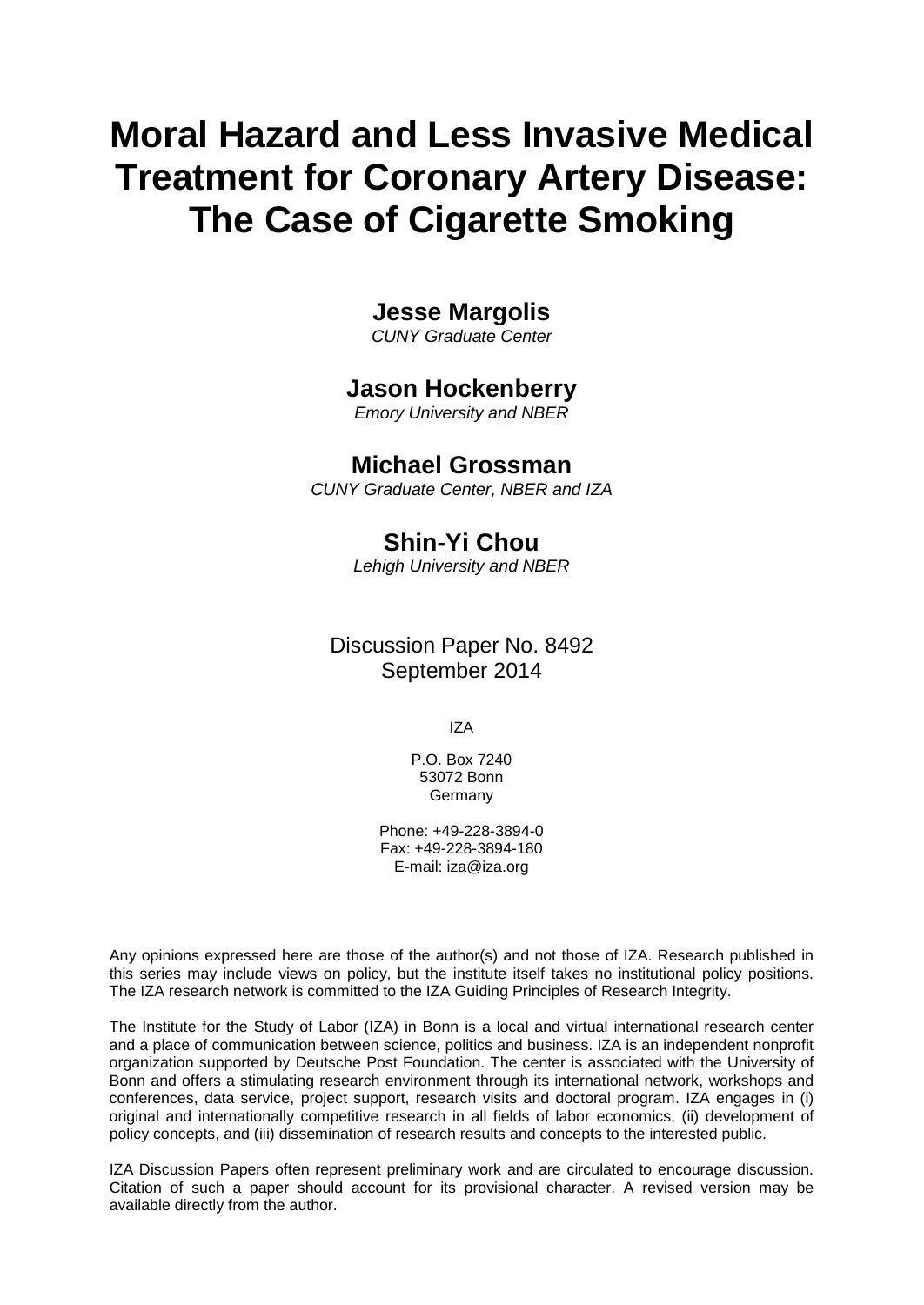# **ABSTRACT**

# **Moral Hazard and Less Invasive Medical Treatment for Coronary Artery Disease: The Case of Cigarette Smoking[\\*](#page-1-0)**

Comparisons of the effectiveness of two common procedures for Coronary Artery Disease: Percutaneous Coronary Intervention (PCI) and Coronary Artery Bypass Graft (CABG). Evidence indicates that CABG – the more invasive procedure – leads to superior long term outcomes for otherwise similar patients, though there is little consensus as to why. In this article, we propose a novel explanation: patient offsetting behavior. We hypothesize that patients who undergo the more invasive procedure, CABG, are more likely to improve their behavior – eating, exercise, smoking, and drinking – in a way that increases longevity. To test our hypothesis, we use Medicare records linked to the National Health Interview Survey to study one such behavior: smoking. We find that CABG patients are 12 percentage points more likely to quit smoking in the one-year period immediately surrounding their procedure than PCI patients, a result that is robust to alternative specifications.

#### **HIGHLIGHTS**

- Coronary Artery Disease accounts for one in seven deaths in the U.S.
- Bypass surgery leads to better long term outcomes than angioplasty.
- The former procedure is much more invasive than the latter.
- Patients who undergo bypass surgery may be more likely to change their behavior.
- They are 12 percentage points more likely to quit smoking following surgery.

JEL Classification: I10, I12

Keywords: coronary artery disease, moral hazard, smoking

Corresponding author:

Michael Grossman Ph.D. Program in Economics City University of New York Graduate Center 365 Fifth Avenue, 5<sup>th</sup> Floor New York, NY, 10016-4309 USA E-mail: [mgrossman@gc.cuny.edu](mailto:mgrossman@gc.cuny.edu)

Research for this paper was supported by grant number 5R21 AG033876 from the National Institute on Aging and the Office of Behavioral and Social Sciences Research to the National Bureau of Economic Research. This paper was presented at seminars at the University of Chicago, the University of Illinois at Chicago, Johns Hopkins University, the University of Melbourne, the Ohio State University, and the University of Connecticut. It also was presented at the 2013 Bureau of the Census Research Data Centers Conference at the Federal Reserve Bank of Atlanta, at the 2014 spring meeting of the National Bureau of Economic Research Health Economics Program, and at the Fifth Biennial Conference of the American Society of Health Economists at the University of Southern California in June 2014. We would like to thank the participants in those forums for helpful comments and suggestions. We also would like to thank Peter Cram and John O'Grady for their medical insights and Sandra Decker for her advice on working with the linked NHIS/Medicare data. We are indebted to Jonathan Fisher, Research Data Center (RDC) Administrator at the New York Bureau of the Census RDC at Baruch College, and Frances McCarty, Senior Service Fellow at the National Center for Health Statistics RDC, for their assistance in helping us to gain access to and work with restricted files from the National Health Interview Survey.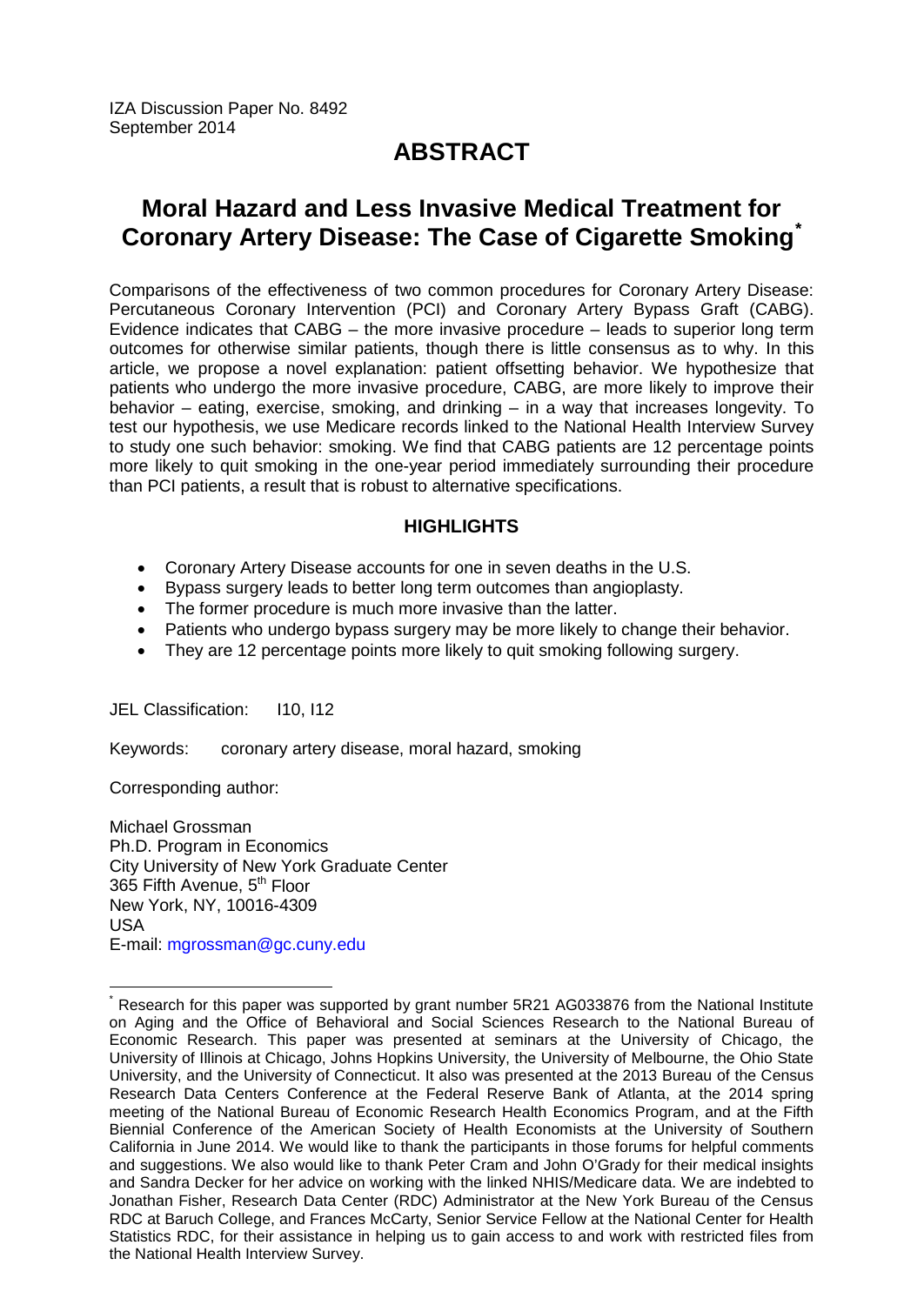#### **Moral Hazard and Less Invasive Medical Treatment for Coronary Artery Disease: The Case of Cigarette Smoking**

#### **I. Introduction**

Coronary Artery Disease (CAD) is a common and deadly disease. In 2010, over 350,000 people died of CAD in the United States, making the disease responsible for roughly one in seven deaths (Murphy, Xu, and Kochanek, 2012). CAD is caused by a buildup of plaque on the arterial walls leading to the heart, resulting in reduced blood flow. If the buildup is not checked, CAD can result in an acute myocardial infarction (AMI, a.k.a. "heart attack") due to insufficient oxygen reaching the heart.

A number of medical treatments are available to patients with CAD. First, and least invasive, is "medical management." Medical management involves non-surgical treatment including prescription medication, lifestyle modification, and frequent monitoring. The second treatment is a revascularization procedure known as Percutaneous Coronary Intervention (PCI, commonly referred to as angioplasty). A doctor (usually an interventional cardiologist) performing PCI makes a small incision and arthroscopically inserts and inflates a balloon at the site of the lesion to expand the vessel. PCI in the modern era usually involves the placement of a wire mesh stent at the blockage site, which assists in keeping the arterial walls expanded to maintain blood flow. The PCI procedure takes approximately 60 minutes and the patient usually spends one night in the hospital.<sup>[1](#page-3-0)</sup> The third and generally most invasive treatment is Coronary Artery Bypass Graft  $(CABG)^2$  $(CABG)^2$ , a major surgical procedure that involves harvesting a section of vessel from a different area of the body (either vessels in the groin or chest wall), opening the

<span id="page-3-2"></span><span id="page-3-1"></span><span id="page-3-0"></span><sup>&</sup>lt;sup>1</sup> http://www.medicinenet.com/coronary\_artery\_bypass\_graft/article.htm (accessed 5/31/12)  $\frac{2}{\pi}$  Less invasive CABG procedures have been in development and increasing use in recent years, though these were very infrequent during the period we examine.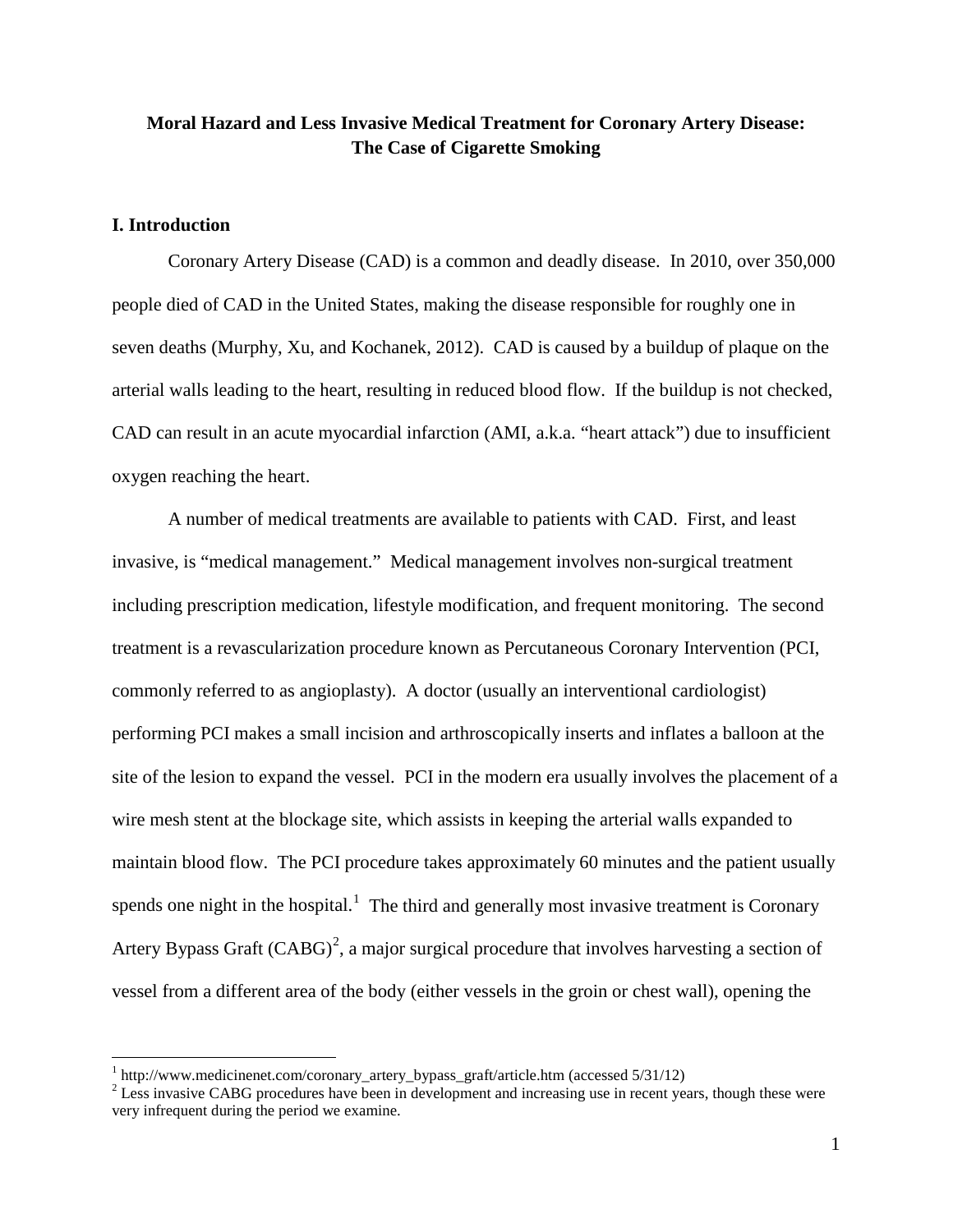chest cavity via a sternectomy, and connecting one healthy part of the diseased artery to another, surgically bypassing the lesion. CABG surgery takes approximately four hours and patients generally spend at least a week recovering in the hospital.<sup>[3](#page-3-2)</sup>

Of the two procedures, PCI is the more recent, having been initially used in the late 1970s, more than a decade after CABG was first performed. Its use expanded rapidly upon FDA approval of the coronary stent in 1994 (Cutler and Huckman, 2003). By 2010, the CDC estimated that there were 954,000 PCI procedures and 395,000 CABG procedures performed in the United States, with roughly half of them performed in patients over 65 (CDC, 2010).<sup>[4](#page-4-0)</sup>

Since the development of PCI, there have been numerous studies comparing the effectiveness of the two procedures in various populations (see Hlatky et al., 2009, Weintraub et al., 2012, and Mohr et al., 2013 for three recent studies that summarize prior research). While the results vary, the emerging consensus is that CABG patients have worse short-run outcomes than similar PCI patients – partly due to higher perioperative mortality – but better long term outcomes. Results from a large observational study (Weintraub et al., 2012) are reproduced in Figure 1, showing that the survival curve for CABG patients is initially lower than for PCI patients, but that this trend is reversed a year or more after the procedure. A meta-analysis of ten randomized controlled trials shows a similar pattern (Hlatky et al., 2009).

<span id="page-4-0"></span>

<span id="page-4-1"></span> $3$  http://www.medicinenet.com/coronary\_angioplasty/article.htm (accessed 5/31/12)<br> $4$  These counts are based on ICD-9-CM procedure codes beginning with 361 for CABG and 0066, 3606, and 3607 for PCI. Note that the PCI codes used by the CDC to estimate the number of procedures are slightly different than those we use to identify PCI patients in our main analysis.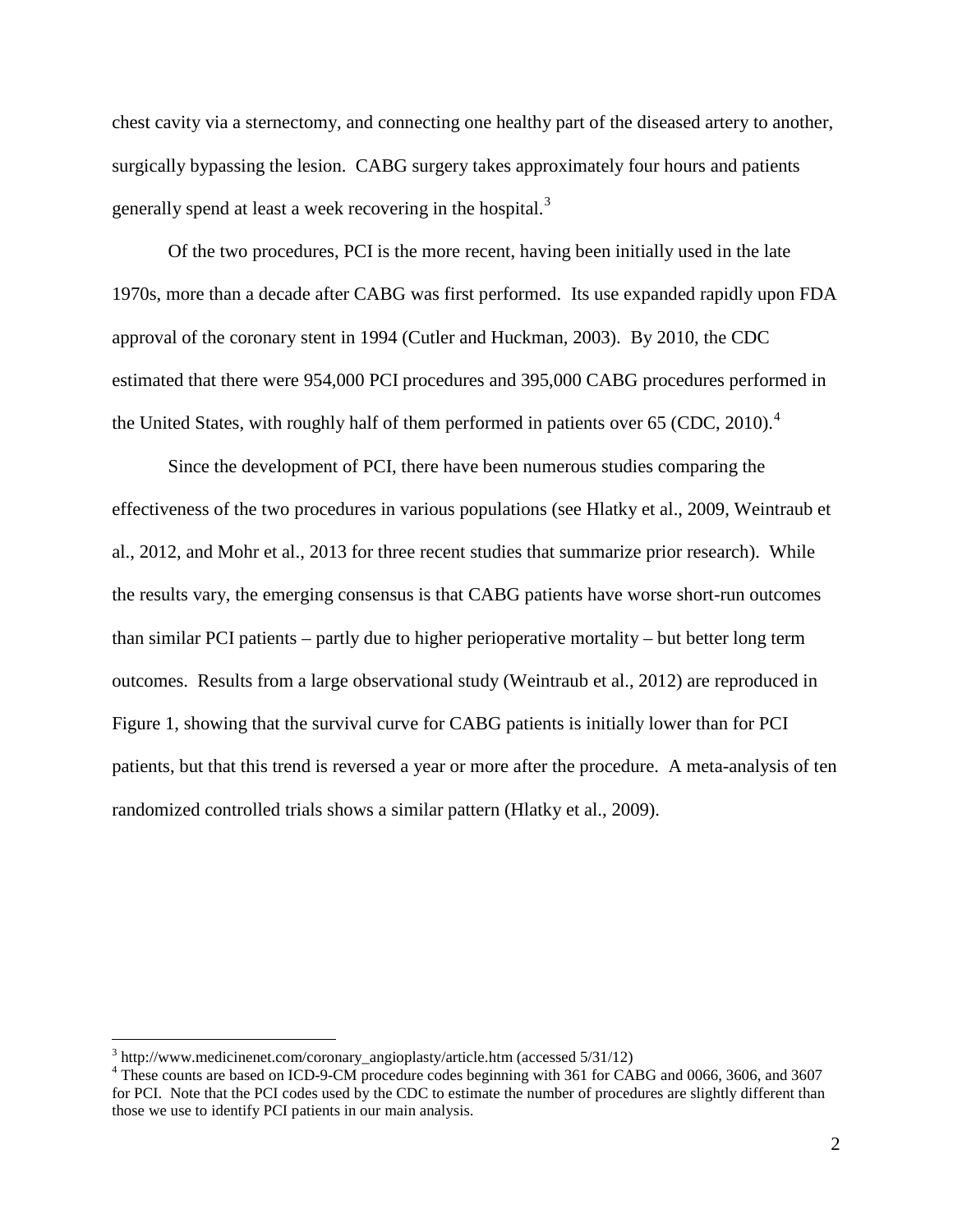

Figure 1 – Comparative Effectiveness: PCI vs. CABG (Weintraub et al., 2012)

While studies show that otherwise similar CABG patients have better long run outcomes than PCI patients, there is little consensus as to why.<sup>[5](#page-4-1)</sup> In this paper, we propose a novel hypothesis: patient offsetting behavior. Specifically, a patient who undergoes CABG rather than PCI is more likely to change her behavior in a way that promotes good health and a longer life: she is more likely to quit smoking, begin exercising, improve her diet, and avoid excessive alcohol intake. This might happen because the more invasive nature of CABG – a patient's heart and lungs are bypassed during the surgery, she is in the hospital for a week, has a longer post-

<span id="page-5-0"></span> <sup>5</sup> Most authors either omit a discussion of mechanisms entirely (e.g. Weintraub et al., 2012) or imply that CABG may have mechanical benefits in the long run. For example, in commenting on the superiority of CABG in the recent SYNTAX randomized trial, Taggart (2013, p. 606) states that "… CABG and PCI achieve their benefits through quite different pathophysiological effects. Pathologically, most coronary artery disease is located in the proximal coronary arteries and bypass grafts to the mid-coronary vessels not only make the complexity of proximal disease irrelevant but also offer prophylaxis against the development of de-novo proximal disease. By contrast, although PCI can be highly effective in directly treating less complex proximal coronary artery disease, its benefits are mitigated by the development of new disease proximal to, within, or immediately distal to the stent…."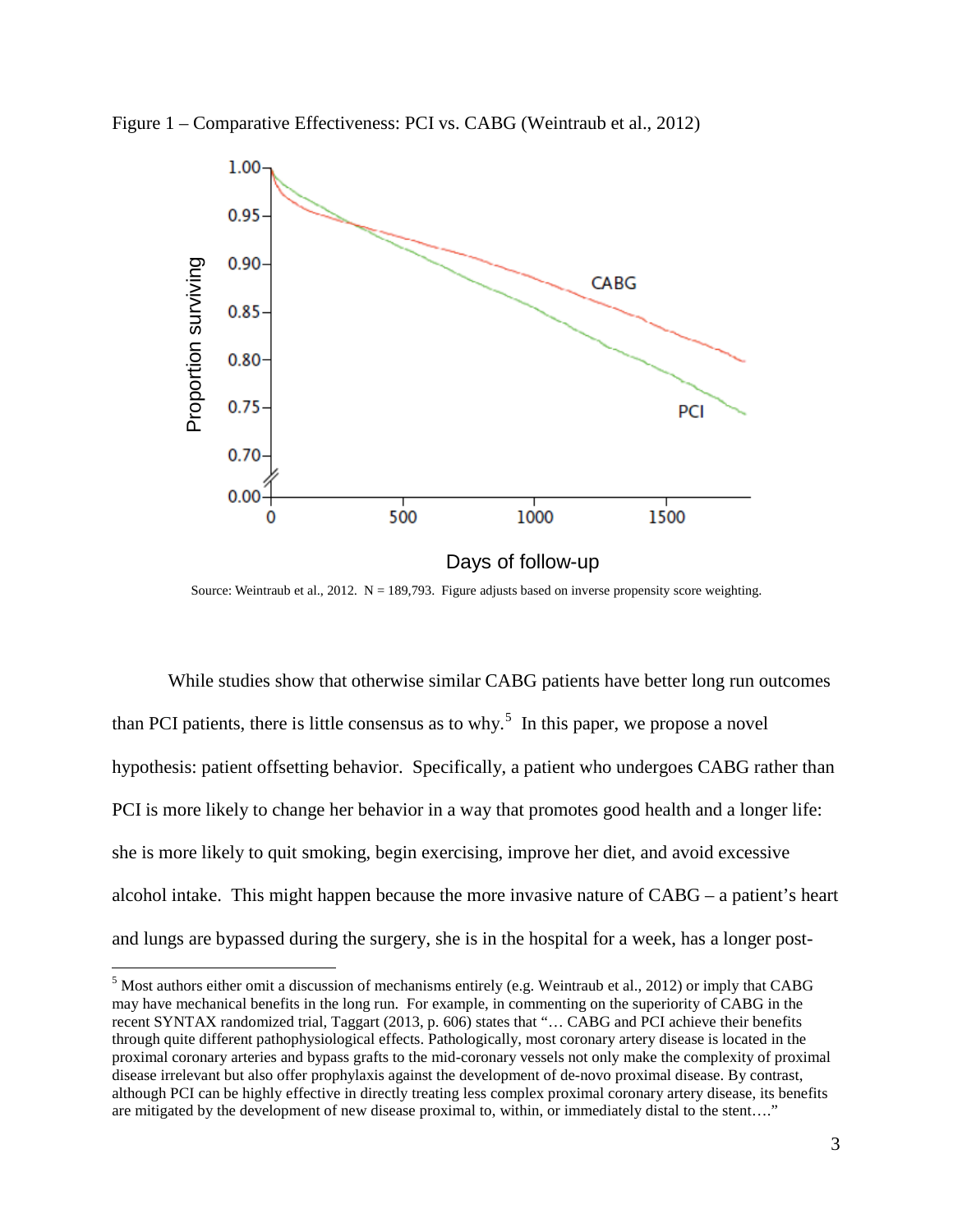operative recovery period, and is left with a major scar and residual pain from the sternectomy – sends a stronger signal to the patient that she has a serious health problem.

This hypothesis is consistent with a prior economic research on moral hazard, showing that individuals change their behavior when their perceived risks change. Peltzman's (1975) study of the effects of automobile safety regulation is a classic and seminal example. He develops a model in which the legal mandate to install various safety devices on automobiles lowers the price of fast and reckless driving because it lowers the probability that the driver will die in an accident. Hence the demand for this activity rises. Empirically, he finds that the increase in this offsetting behavior (reckless driving) is so large that the regulations at issue had little impact on highway deaths and actually increased pedestrian deaths. More recently, Dave and Kaestner (2009) investigate the impact of health insurance access on health behaviors of the elderly, showing that access to Medicare at age 65 leads to a reduction in preventative behaviors and an increase in risky health behavior amongst the elderly. Peltzman (2011) demonstrates how medical technology breakthroughs can lead to offsetting behavior by showing that the age cohorts that benefited the most from the introduction of antibiotics experienced worse mortality rates from risky health behaviors. Kaestner, Darden, and Lakdawalla (2014) find that the use of statins leads to a small increase in body mass index and moderate (20–33%) increases in the probability of being obese, possibly because it changes the user's perceived risk of consuming high calorie fattening foods.

In this study, we test one potential behavioral response to surgery – smoking – and see results consistent with patient offsetting behavior. Patients who undergo CABG – the more invasive procedure – are 12 percentage points more likely to quit smoking than PCI patients.

4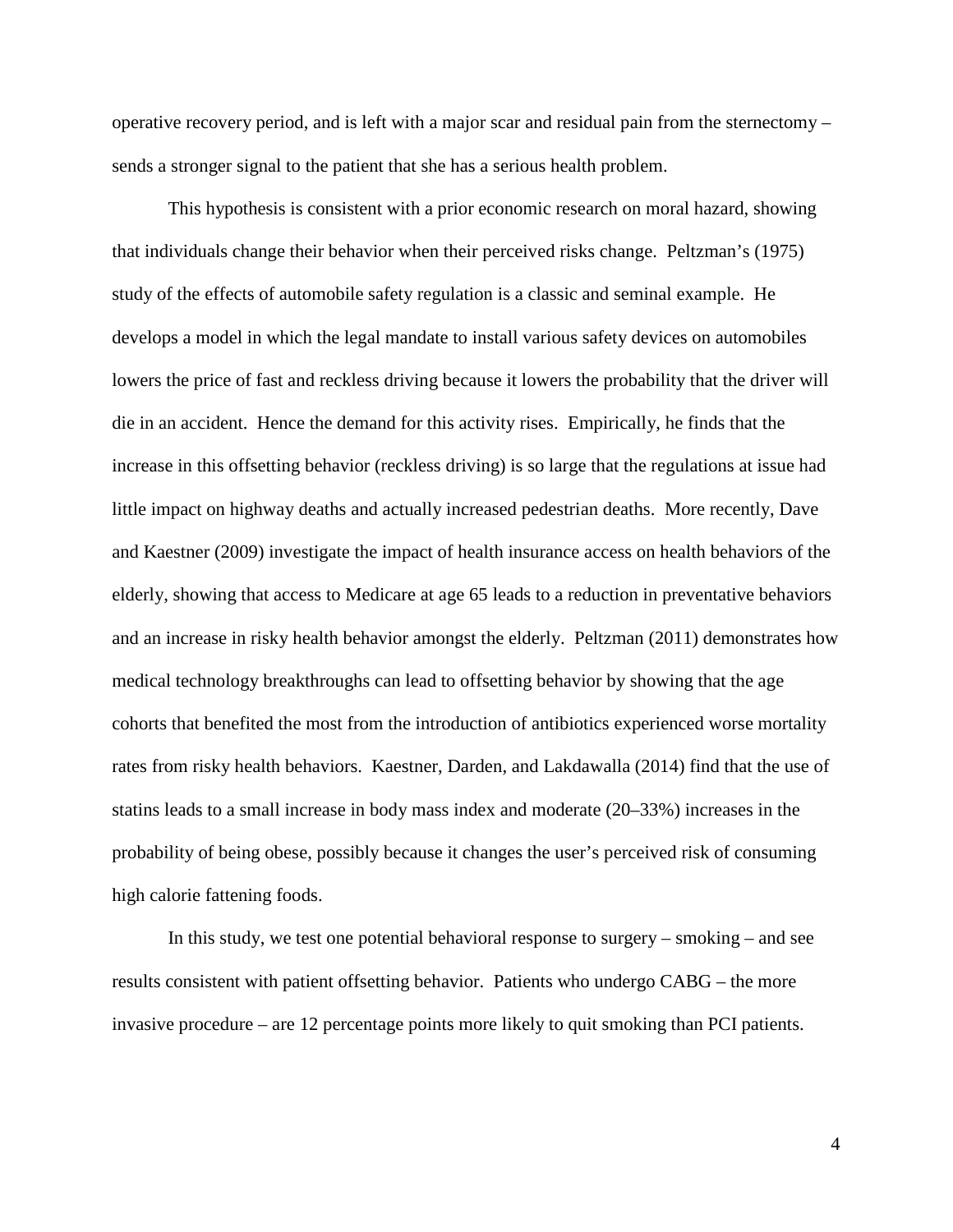Our results are robust to a number of different specifications, including a simple grouped-by-year regression using 11 observations, done in the spirit of Donald and Lang (2007).

#### **II. Data**

We use individual Medicare data merged with responses from the National Health Interview Survey (NHIS). The Medicare records identify those patients who have been diagnosed with CAD and show which of them have undergone PCI or CABG, along with the exact date of each diagnoses and procedure. The Medicare data also allow us to control for disease severity and other conditions that might be correlated with procedure type and induce quitting, such as a myocardial infarction (a.k.a. "heart attack"). The NHIS provides information on smoking and quitting behavior, as well as individual characteristics.

The Medicare data are provided by the Center for Medicare and Medicaid Services (CMS). To identify CAD patients and the type of treatment they underwent, we use the Medicare Standard Analytical Files, including the Inpatient, Outpatient, Skilled Nursing Facility, Carrier, Durable Medical Equipment, Home Health Agency, and Hospice claims files. These files contain one or more records for each individual.<sup>[6](#page-5-0)</sup> Each record contains the ICD-9-CM codes for all diagnoses made and procedures performed during that stay or claim. We identify CAD patients as those who have at least one diagnosis code beginning with 410, 411, 412, 413, or 414. We identify PCI patients as those CAD patients with at least one procedure code beginning with 0066, 3601, 3602, 3605, or 3606. We identify CABG patients as those CAD

<span id="page-7-0"></span> $6$  A single record in the Inpatient file corresponds to a stay in a hospital. A single record in the Skilled Nursing Facility file corresponds to a stay in a Skilled Nursing Facility. A single record in the Outpatient file corresponds to a claim by an institutional outpatient provider (Hospital outpatient clinic, rural health clinics, etc.). A single record in the Carrier claim file corresponds to a claim by a non-institutional outpatient provider (physicians, physician assistants, etc.)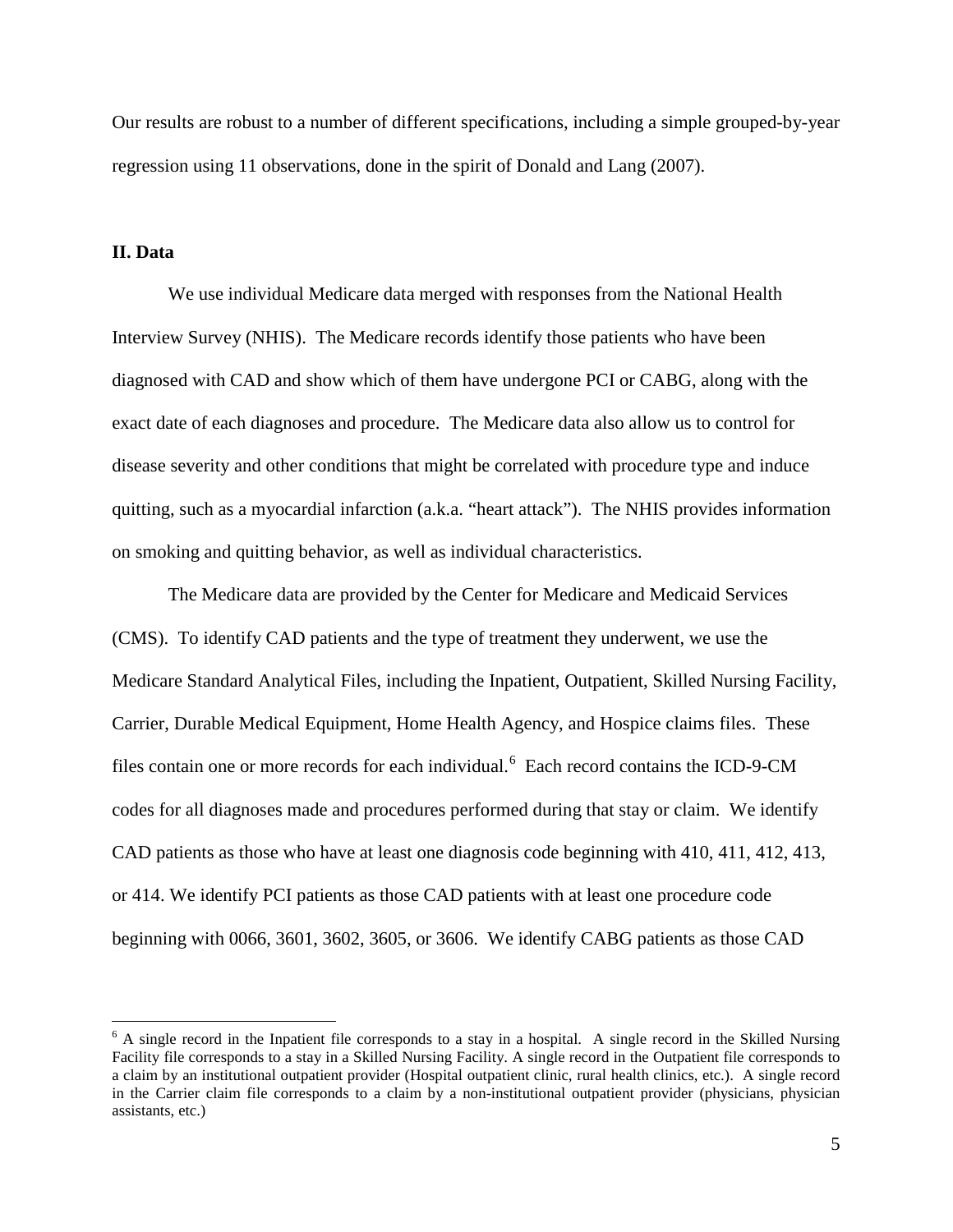patients with procedure codes beginning with  $361<sup>7</sup>$  $361<sup>7</sup>$  $361<sup>7</sup>$  Finally, we identify medically managed patients as those patients who have been diagnosed with CAD, but do not have a concurrent or subsequent PCI or CABG procedure. $8$ 

The NHIS is an annual survey of approximately 85,000 individuals in over 30,000 U.S. households run by the National Center for Health Statistics (NCHS), part of the Centers for Disease Control and Prevention (CDC). All participants are asked questions about their general state of health and disability. Each year, a subset of approximately 30,000 individuals is asked about their smoking habits. These respondents are asked if they have ever smoked 100 cigarettes in their life. For those who say yes, they are asked if they currently smoke every day, some days, or not at all. If they do not currently smoke, they are asked when they quit, a question they can answer in days, weeks, months, or years. We use the responses to these questions to create a synthetic panel, identifying whether a person smoked on each date prior to their NHIS interview. Each person is categorized as either an always smoker, a never smoker, or a quitter who smoked up to the day she reports quitting. $9$ 

The individual NHIS responses have been linked to Medicare data by the CDC and CMS and made available as a restricted-use dataset to researchers. The linkage is based on social security number, date of birth, and gender. To be linked, the data must match on all three fields. To date, the CDC and CMS have linked the 1994-1998 NHIS surveys to Medicare data from 1991-2007 and the 1999-2005 NHIS surveys to Medicare data from 1999-2007. The linkage is described further in the appendix.

 $<sup>7</sup>$  For both PCI and CABG, we exclude the small number of patients who do not have a concurrent or prior CAD</sup> diagnosis.

<span id="page-8-2"></span><span id="page-8-0"></span> $8$  A patient who is diagnosed with CAD before her NHIS interview date and has PCI or CABG after her NHIS interview date is counted as medically managed at the time of the NHIS interview..

<span id="page-8-1"></span><sup>&</sup>lt;sup>9</sup> This categorization vastly over-simplifies the complexity of smoking and quitting behavior, but still allows us to investigate our key question: what is the *difference* in quitting behavior between CAD patients undergoing medical management, PCI, and CABG.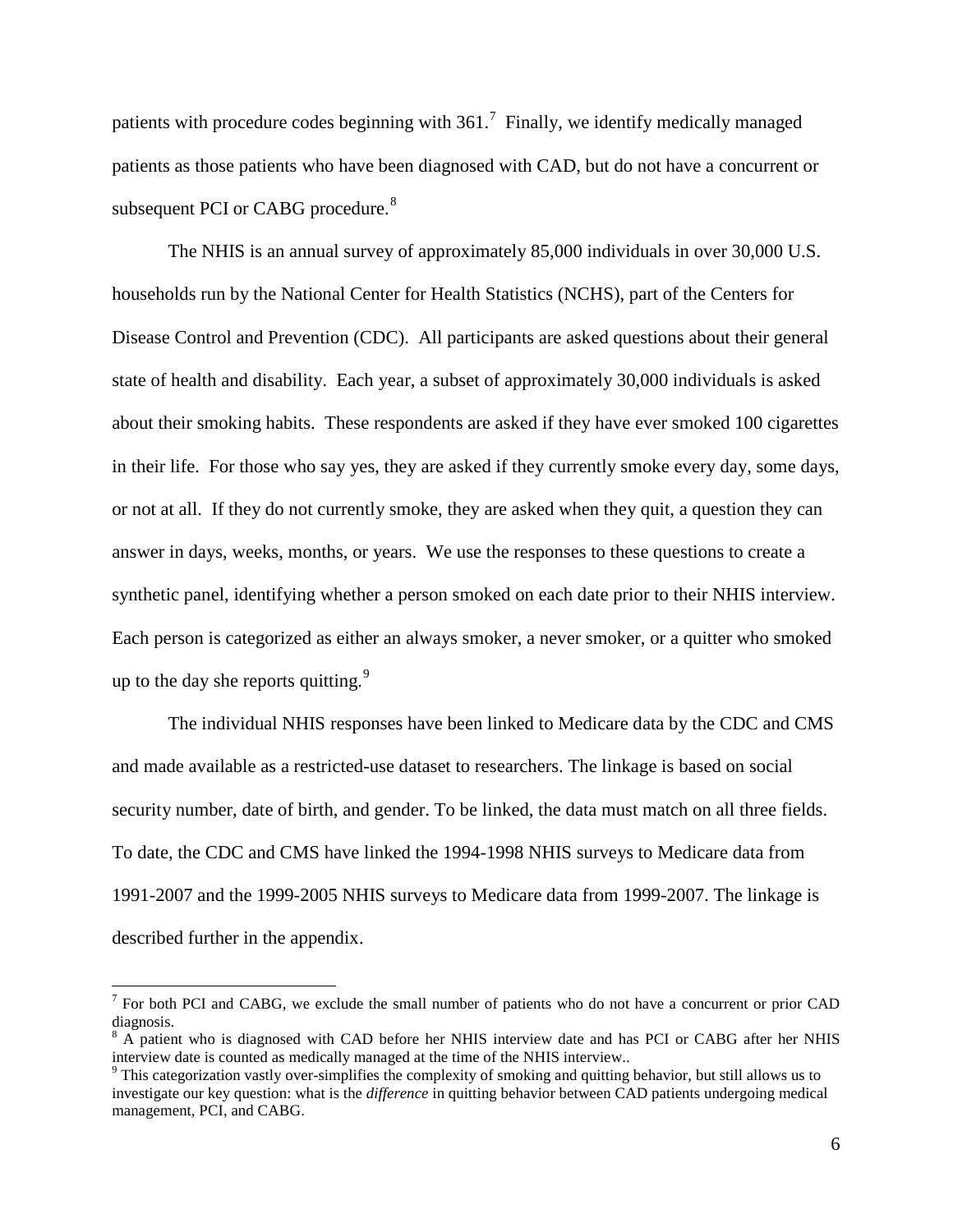#### **III. Initial Analysis**

In total, 12,265 NHIS respondents were linked to Medicare data and diagnosed with  $CAD.$ <sup>[10](#page-8-2)</sup> Of these individuals, between the date of their diagnosis and the date of their NHIS interview, 10,713 patients were treated only with medical management, 771 patients underwent PCI but not CABG surgery, and 781 patients underwent CABG surgery.<sup>[11](#page-9-0)</sup> Though our focus is on the two procedures – PCI and CABG – we include medically managed patients in all analyses for two reasons. First, due to the substantially greater number of medically managed patients, including them improves the precision of our covariate estimates (e.g. determining the impact of having a heart attack on smoking). Second, since medical management is the least invasive treatment for CAD, we might expect medically managed patients to quit at the lowest rate. This result, which we find in the data, supports our theory that changes in smoking behavior are related to treatment invasiveness. Our main finding, however – that CABG patients quit smoking at a higher rate than PCI patients – is robust to excluding medically managed patients from the analysis entirely.

 $10$  To be included, patients had to be diagnosed with CAD after the start of our Medicare data, but before the date of their NHIS interview (so that we have information on their smoking behavior both before and after the  $t<sup>11</sup>$  These counts are weighted by the NHIS probability weights. The unweighted totals are 10,772 medically

<span id="page-9-1"></span><span id="page-9-0"></span>managed patients, 723 PCI patients, and 770 CABG patients. Unweighted, 99 patients underwent both PCI and CABG surgery. These patients are included in the CABG category, because that is the more invasive treatment. Our results are robust to including them in the PCI category or excluding them altogether.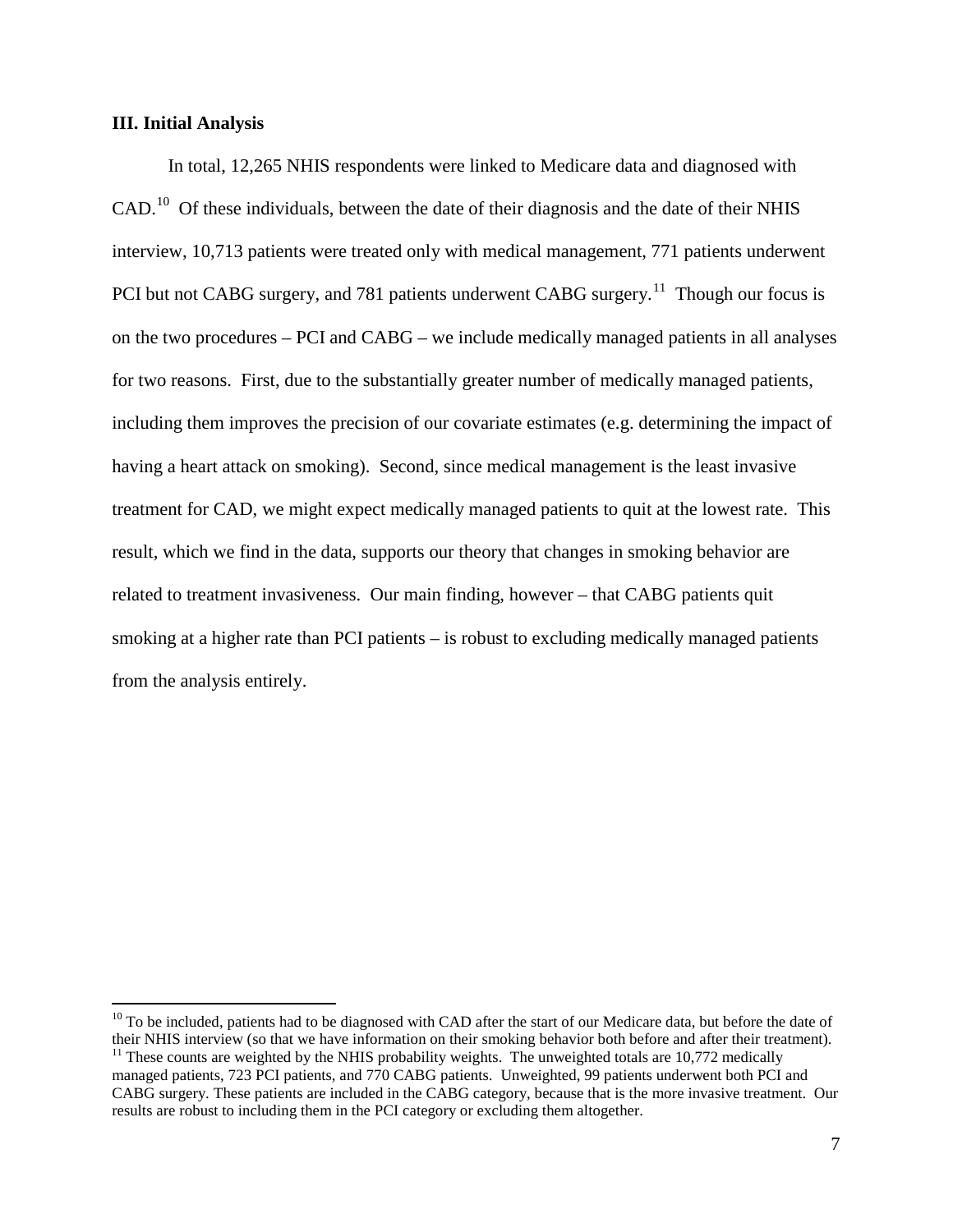| Demographic Characteristics |           |     |                                         | Medical Conditions                               |           |     |       |  |  |  |
|-----------------------------|-----------|-----|-----------------------------------------|--------------------------------------------------|-----------|-----|-------|--|--|--|
|                             | <b>MM</b> | PCI | CABG                                    |                                                  | <b>MM</b> | PCI | CABG  |  |  |  |
| Age                         |           |     | First AMI Within 6 Months of Treatment* |                                                  |           |     |       |  |  |  |
| < 55                        | 4%        | 4%  | $2\%$                                   | 40%<br>Yes<br>8%                                 |           |     | 37%   |  |  |  |
| 55-64                       | 7%        | 8%  | 7%                                      | No                                               | 92%       | 60% | 63%   |  |  |  |
| 65-69                       | 24%       | 25% | 26%                                     |                                                  |           |     |       |  |  |  |
| 70-74                       | 22%       | 25% | 26%                                     | % With Comorbidity Within 6 Months of Treatment* |           |     |       |  |  |  |
| 75-79                       | 21%       | 20% | 23%                                     | Congestive heart failure                         | 14%       | 21% | 34%   |  |  |  |
| 80-84                       | 13%       | 13% | 13%                                     | Valvular disease                                 | 11%       | 19% | 27%   |  |  |  |
| $85+$                       | 8%        | 5%  | 2%                                      | Pulmonary circulation disorder                   | 2%        | 4%  | 4%    |  |  |  |
|                             |           |     |                                         | Peripheral vascular disorder                     | 10%       | 18% | 22%   |  |  |  |
| Gender                      |           |     |                                         | Paralysis                                        | 1%        | 1%  | 3%    |  |  |  |
| Male                        | 44%       | 53% | 59%                                     | Other neurological                               | 3%        | 3%  | 3%    |  |  |  |
| Female                      | 56%       | 47% | 41%                                     | Chronic pulmonary disease                        | 15%       | 12% | 22%   |  |  |  |
|                             |           |     |                                         | Diabetes w/o chronic comp.                       | 14%       | 16% | 17%   |  |  |  |
| Race                        |           |     |                                         | Diabetes w/ chronic comp.                        | 4%        | 7%  | 10%   |  |  |  |
| Asian                       | 1%        | 1%  | 1%                                      | Hypothyroidism                                   | 7%        | 6%  | 5%    |  |  |  |
| <b>Black</b>                | 9%        | 6%  | 4%                                      | Renal failure                                    | 2%        | 4%  | 4%    |  |  |  |
| Hispanic                    | 5%        | 3%  | 4%                                      | Liver disease                                    | 1%        | 1%  | $0\%$ |  |  |  |
| White                       | 85%       | 89% | 90%                                     | Chronic Peptic ulcer disease                     | 0%        | 1%  | 0%    |  |  |  |
| Mult./Oth/Unknown           | 1%        | 1%  | 1%                                      | HIV and AIDS                                     | 0%        | 0%  | 0%    |  |  |  |
|                             |           |     |                                         | Lymphoma                                         | 0%        | 0%  | 0%    |  |  |  |
| Education                   |           |     |                                         | Metastatic cancer                                | 1%        | 1%  | 1%    |  |  |  |
| Elem $(K-8)$                | 21%       | 17% | 20%                                     | Solid tumor without metastasis                   | 5%        | 5%  | 3%    |  |  |  |
| HS (non-grad); GED          | 19%       | 23% | 18%                                     | Rheumatoid arthritis                             | 3%        | 2%  | $2\%$ |  |  |  |
| HS grad                     | 29%       | 30% | 29%                                     | Coagulation deficiency                           | 3%        | 4%  | 9%    |  |  |  |
| Some col; AA deg.           | 18%       | 20% | 18%                                     | Obesity                                          | 3%        | 8%  | 9%    |  |  |  |
| BA degree                   | 7%        | 7%  | 8%                                      | Weight loss                                      | 1%        | 1%  | 2%    |  |  |  |
| Grad. Degree                | 5%        | 5%  | 6%                                      | Fluid and electrolyte disorders                  | 10%       | 13% | 24%   |  |  |  |
| Unknown                     | 1%        | 0%  | 1%                                      | Blood loss anemia                                | 1%        | 3%  | 3%    |  |  |  |
|                             |           |     |                                         | Deficiency anemias                               | 11%       | 14% | 23%   |  |  |  |
| Family Income               |           |     |                                         | Alcohol abuse                                    | 1%        | 1%  | 1%    |  |  |  |
| \$0 to \$9,999              | 19%       | 15% | 14%                                     | Drug abuse                                       | $0\%$     | 0%  | $0\%$ |  |  |  |
| \$10,000 to \$19,999        | 25%       | 22% | 24%                                     | Psychoses                                        | 2%        | 2%  | 2%    |  |  |  |
| \$20,000 to \$35,000        | 20%       | 24% | 24%                                     | Depression<br>7%<br>4%                           |           | 6%  |       |  |  |  |
| \$35,000 or over            | 18%       | 22% | 21%                                     | Hypertension                                     | 37%       | 37% | 36%   |  |  |  |
| Unknown                     | 18%       | 17% | 17%                                     |                                                  |           |     |       |  |  |  |
| Count ( $N = 12,265$ )      | 10.713    | 771 | 781                                     | Count ( $N = 12,265$ )                           | 10,713    | 771 | 781   |  |  |  |

Table  $1$  – Characteristics by Treatment<sup>[12](#page-9-1)</sup>

Note: All data are weighted by the NHIS probability weights. Age is as of diagnosis (CAD) or procedure (PCI / CABG). Comorbidities based on Elixhauser et al. (1998). \* Within six months on either side of treatment (i.e. a one-year window).

Basic characteristics of the 12,265 CAD patients are shown in Table 1. Overall, when compared to patients undergoing medical management, patients who undergo a procedure (PCI

<span id="page-10-0"></span><sup>&</sup>lt;sup>12</sup> Results presented in this paper include all Medicare participants, regardless of age. Results excluding those under 65, available upon request, are similar.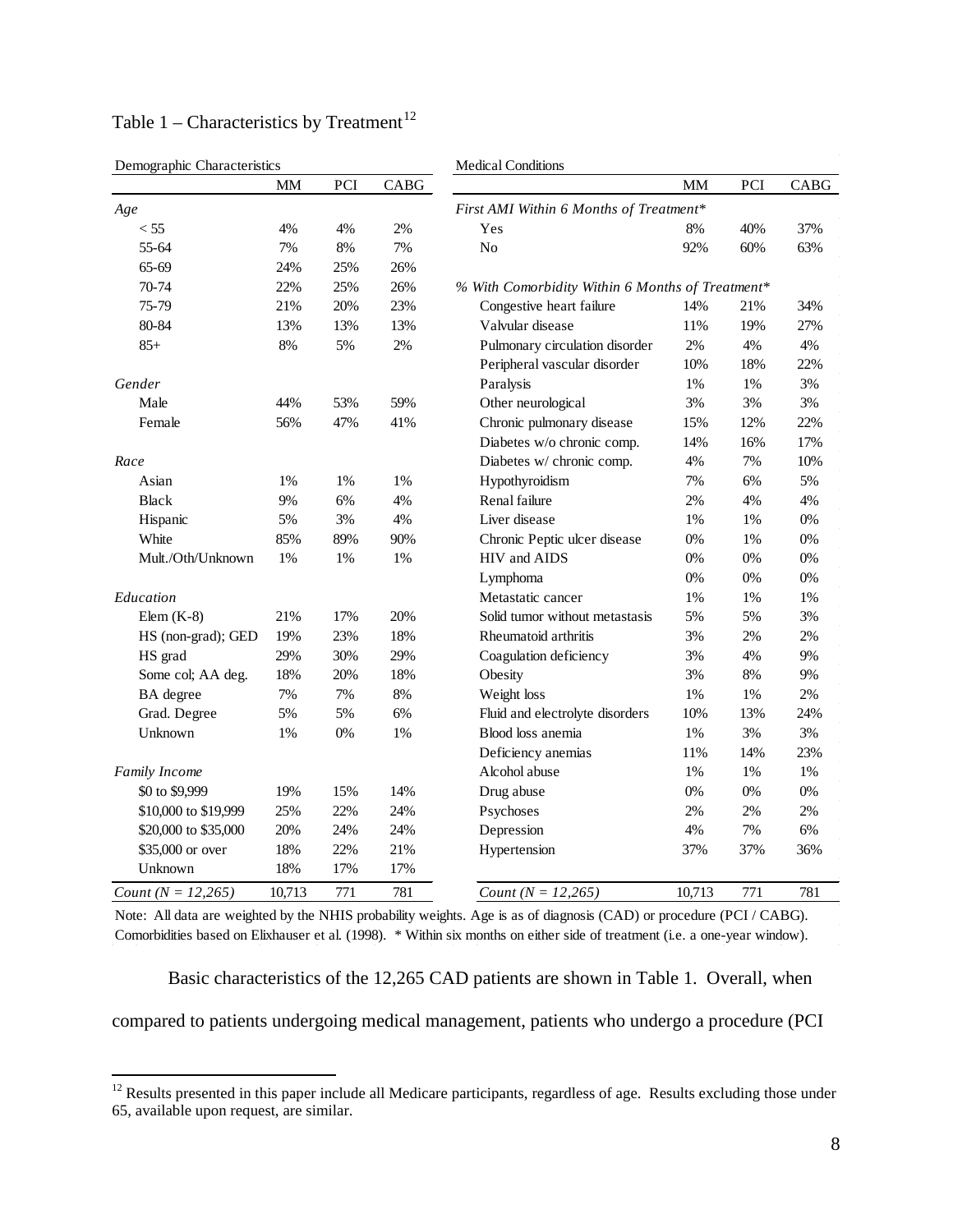or CABG) are more likely to be younger, male, and white. PCI and CABG patients appear to have largely similar demographic characteristics, though CABG patients are somewhat more likely to be male. When comparing medical conditions, both PCI and CABG patients are substantially more likely than medically managed patients to have had their first Acute Myocardial Infarction (AMI, a.k.a. "heart attack") within six months of initiating treatment. A number of other comorbidities – including congestive heart failure and valvular disease – show up most frequently in CABG patients, followed by PCI patients. In some of our regression specifications, we control for the covariates shown in Table 1.

Table 2 shows the smoking status of each group of respondents – medical management, PCI, and CABG – as of the date of the NHIS interview. Two items merit notice. First, CABG and PCI patients are more likely to have ever smoked than medically managed patients (i.e. the percentage of respondents who never smoked is lower for CABG and PCI patients). Second, most people who have ever smoked have quit smoking by the time of the NHIS interview, a trend that is most pronounced for CABG patients. While 61.0% of CABG patients in our study smoked at some point in their life, only 9.1% smoke as of their NHIS interview. PCI patients have a lower proportion of quitters, followed by medically managed patients.

| Smoking Status as of Survey | MМ     | <b>PCI</b> | <b>CABG</b> | Total  |
|-----------------------------|--------|------------|-------------|--------|
| Current                     | 12.2%  | 11.3%      | 9.1%        | 11.9%  |
| Quit                        | 42.6%  | 49.3%      | 52.0%       | 43.6%  |
| Never Smoked                | 45.3%  | 39.5%      | 39.0%       | 44.5%  |
| Total                       | 100.0% | 100.0%     | 100.0%      | 100.0% |
| Count                       | 10,713 | 771        | 781         | 12,265 |

Table 2 – Smoking Status as of NHIS Interview Date

Note: This table shows the smoking status of every NHIS respondent who was diagnosed with CAD prior to their interview date. Data are weighted by the NHIS probability weights.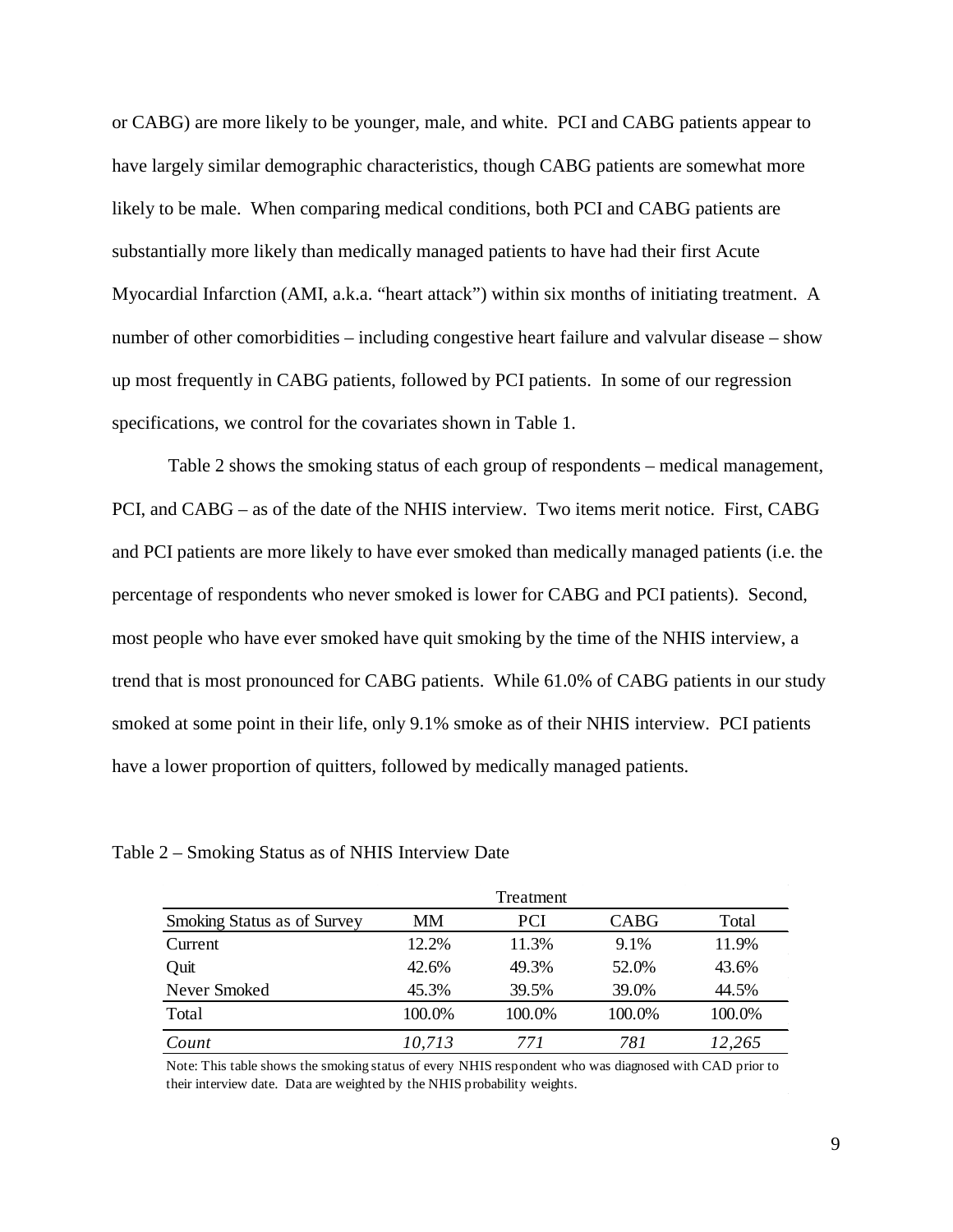The data in Table 2 are consistent with the broad hypothesis in our study – patients who undergo a more invasive treatment for CAD are more likely to quit smoking. However, they could also be consistent with a story in which people who undergo CABG are also more likely to quit smoking for reasons unrelated to their surgery. If our hypothesis is true, we should see that the differential quitting behavior between CABG, PCI, and medically managed patients is driven by quits that occur close to the date of the treatment.

|                            |          | Treatment  |             |        |
|----------------------------|----------|------------|-------------|--------|
|                            | MМ       | <b>PCI</b> | <b>CABG</b> | Total  |
| Smoke before treatment     | 15.7%    | 15.6%      | 15.1%       | 15.7%  |
| Smoke after treatment      | 14.2%    | 12.9%      | 10.5%       | 13.8%  |
| Percentage Point Change    | $-1.6$   | $-2.7$     | $-4.5$      | $-1.9$ |
| Percent Change (Quit Rate) | $10.1\%$ | 17.4%      | 30.1%       | 11.8%  |
| Count                      | 10,713   | 771        | 781         | 12,265 |

Table 3 – Quitting Within Six Months of Treatment

Note: This table includes every NHIS respondent who was diagnosed with CAD in our data prior to their interview date. It shows their smoking status exactly six months before and exactly six months after diagnosis (CAD) or surgery (PCI/CABG). Data are weighted by the NHIS probability weights.

Table 3 focuses on those quits that take place immediately around the initiation of treatment, where the initiation of treatment is defined to be the diagnosis date for medically managed patients and the procedure date for PCI and CABG patients. The "before" period is exactly six months before the treatment date, while the "after" period is exactly six months after treatment date.<sup>13</sup> Among the 10,7[13](#page-10-0) patients diagnosed with CAD who receive only medical management, approximately 15.7% smoked six months before their diagnosis and 14.2% smoked

<span id="page-12-0"></span> $13$  Creating a "quit window" around the treatment is necessary for two reasons. First, it is unlikely that many individuals quit on exactly the day their treatment began. Second, our smoking data, which are based on individuals' recollections, are insufficiently precise to pinpoint the exact day of quitting. Our conclusions do not change with other reasonable definitions of the quit window.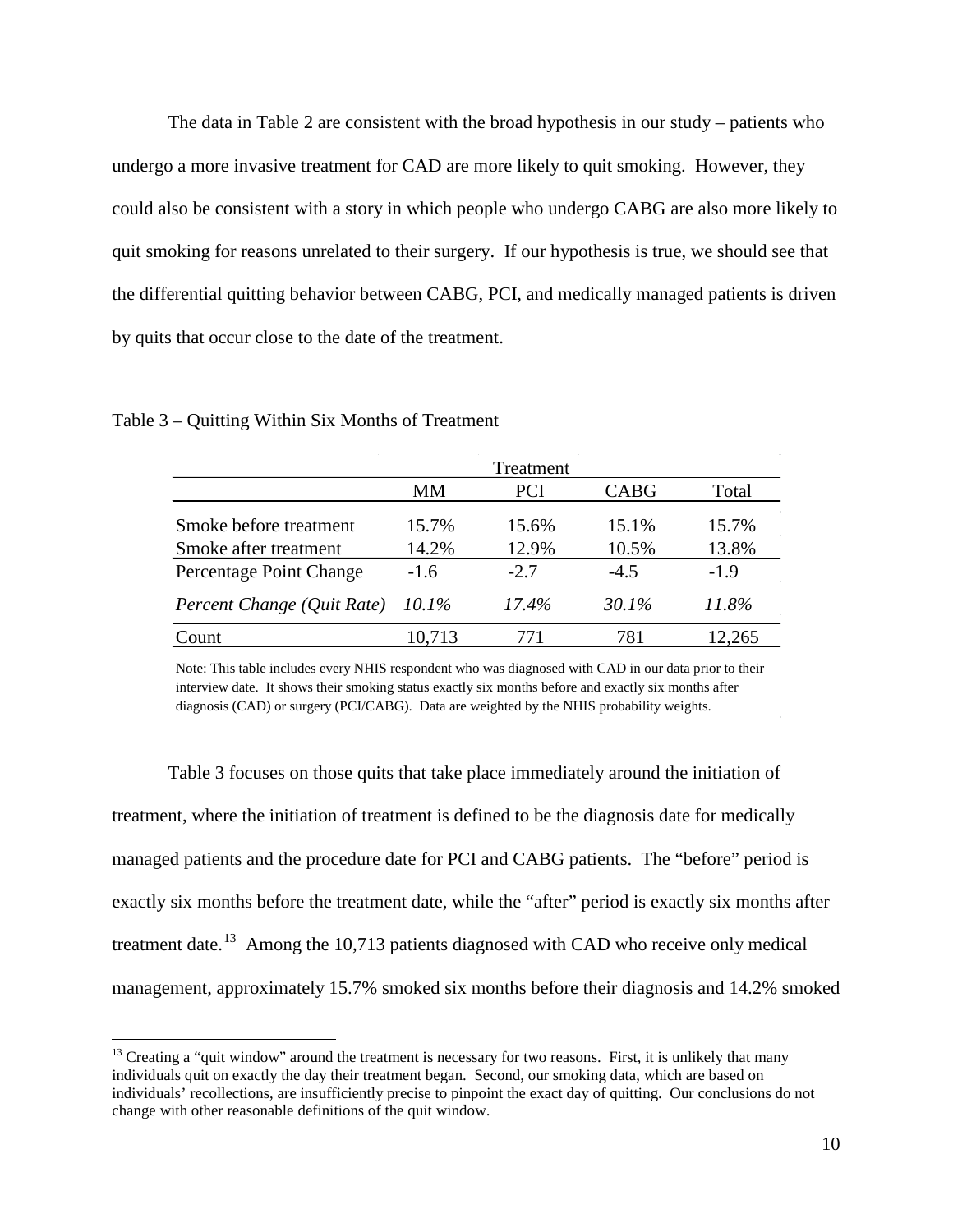six months after their diagnosis. The quitters represent a 1.6 *percentage point* reduction in the number of smokers and a 10.1 *percent* reduction. The corresponding numbers for PCI are a 2.7 percentage point reduction and a 17.4 percent reduction. For CABG, they are a 4.5 percentage point reduction and a 30.1 percent reduction.

Further evidence is provided by Figures 2 and 3. In Figure 2, we calculate the percentage of the population smoking at twelve points in time, measured in years relative to the date of diagnosis (in the case of medically managed patients) or procedure (in the case of PCI and CABG patients).<sup>[14](#page-12-0)</sup> In the CABG series, for example, the year -3.5 shows the percentage of CABG patients who were smoking exactly three and a half years prior to their procedure date. In the 10 years prior to the treatment date, the three series track each other reasonably closely. At the first point on the graph – 9.5 years before treatment – CABG patients were roughly one percentage point more likely than PCI patients to smoke, who were, in turn, roughly one percentage point more likely than MM patients to smoke. In the period immediately prior to treatment, the three groups smoked at roughly equal rates. The differences between the three series emerge most starkly in the period immediately after treatment initiation. Six months after their treatment begins, CABG patients were substantially less likely to smoke than either PCI or MM patients.

<span id="page-13-0"></span><sup>&</sup>lt;sup>14</sup> Because we have data on only the most recent quit date for each individual, we assume that each smoker was smoking in all years before their quit date. Since we are using Medicare data for our analysis, most people are over 65 when they received their diagnosis or procedure, and it is unlikely that they started smoking for the first time in the ten years immediately prior. It is possible that individuals quit and restarted during this time period, and we do not distinguish them from continuous smokers.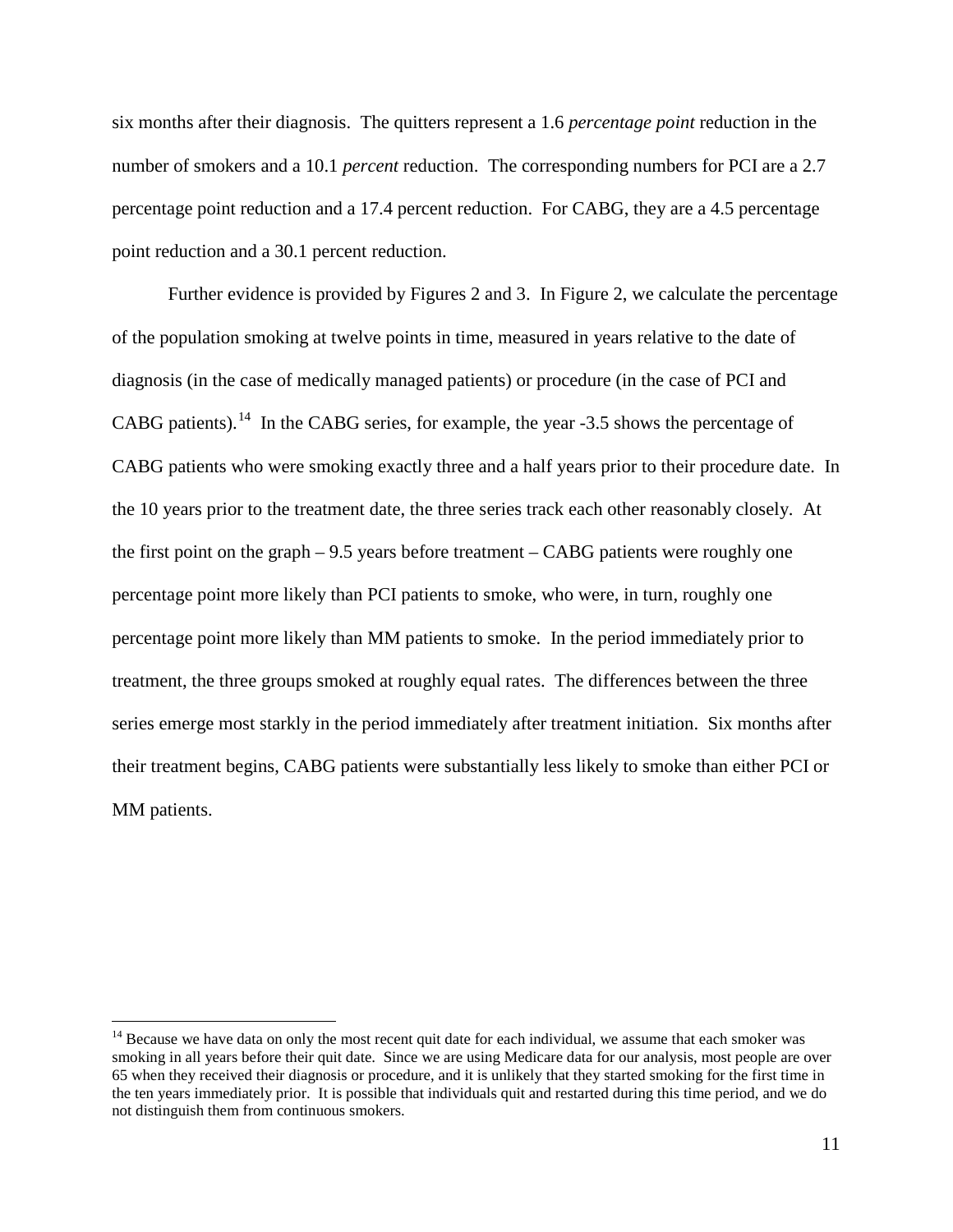

Figure 2 – Smoking Rate by Year Relative to Diagnosis (MM) or Procedure (PCI & CABG)

Note: Figure shows the percentage of respondents who smoked at each point relative to their diagnosis/procedure. Weighted by NHIS probability weights

Figure 3 displays the same data in a different format, showing the annual quit rate for patients in each of the three groups relative to the date of treatment. For the group that receives only medical management, roughly 5% of smokers quit each year in the nine years prior to being diagnosed, a rate that doubled to 10% during the year of their diagnosis with coronary artery disease. The PCI and CABG series show a similar trend, though they represent fewer individuals and are somewhat noisier. In the years prior to their procedure, roughly 5% of smokers quit each year, though this percentage began to rise the year before the procedure date. During the procedure year – defined to be the six month window on either side of the procedure date – the quit rate jumped to 17% for patients receiving PCI and 30% for patients receiving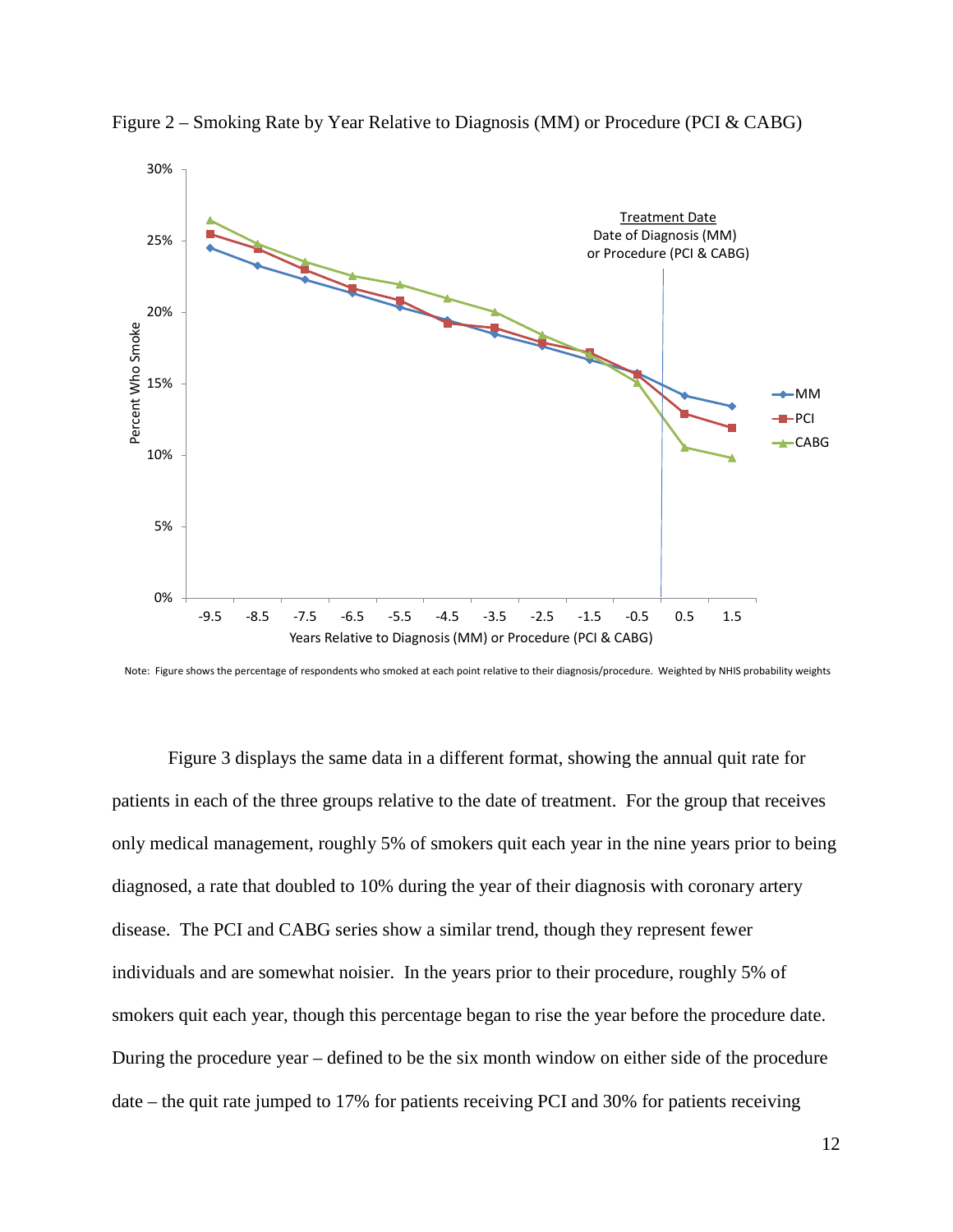CABG. In the year following treatment, the quit rate for all three groups dropped back to approximately 5%. Figures 2 and 3 provide reasonably compelling evidence that at least a portion of the increased quit rate for more invasive treatments observed in Table 2 is related to treatment received, and not simply a spurious correlation.



Figure 3 – Quit Rate by Year Relative to Diagnosis (MM) or Procedure (PCI & CABG)

Note: figure shows the % of remaining smokers who quit at each point relative to their diagnosis/procedure. Weighted by the NHIS probability weights

#### **IV. Results**

To further explore the relationship between treatment for coronary artery disease and smoking behavior, we fit two related models of quitting smoking. The first is a discrete time linear probability hazard function with 11 periods: 9 before treatment and 2 after. We fit the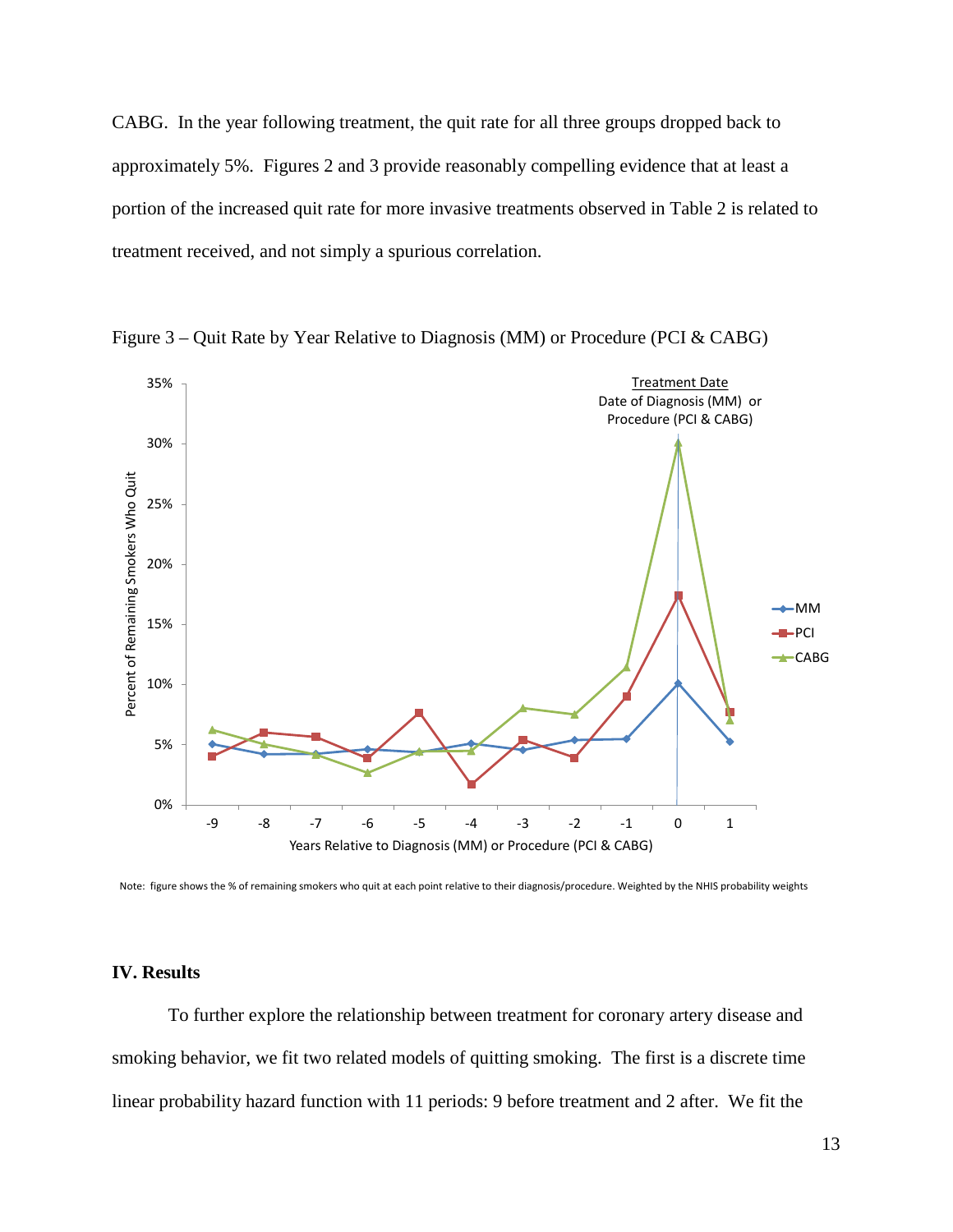model using individual data, allowing us to control for time-varying events – like CAD diagnosis or a patient's first AMI – that may occur prior to, concurrent with, or after a PCI or CABG procedure.<sup>15</sup> The second model is a multi-period quit function using grouped data, inspired by Donald and Lang (2007). In this model, we build a synthetic panel, grouping the individual data by period and treatment type into 33 cells (3 treatment types and 11 periods), and run differencein-differences regressions with 11 data points.

Before presenting the results of these models, it is useful to point out the relationship between a smoking participation function and a quit function. As an identity<sup>[16](#page-16-0)</sup>

$$
\frac{s_t}{s_{t-1}} \equiv 1 - q_t,\tag{1}
$$

where  $s_t$  and  $s_{t-1}$  are the smoking participation rates in periods t and t-1, respectively, and  $q_t$  is the quit rate in the window defined by periods t and t-1. All rates are defined as fractions and can be interpreted as probabilities at the individual level. Take natural logarithms of the identity to obtain

$$
\ln \frac{s_t}{s_{t-1}} = \ln(1 - q_t) \approx -q_t.
$$
 (2)

$$
S_t \equiv S_{t-1} - Q_t.
$$

Divide both sides of the identity by N, the size of the population:

<span id="page-16-1"></span>
$$
\frac{S_{\tau}}{N} = \frac{S_{\tau-1}}{N} - \frac{Q_{\tau}}{S_{\tau-1}} \frac{S_{\tau-1}}{N}.
$$
  
Solve the last identity for 
$$
\frac{\frac{S_{\tau}}{N}}{N}
$$
 to obtain equation (1).

<sup>&</sup>lt;sup>15</sup> In this study, CAD diagnosis cannot occur *after* a PCI or CABG procedure, since we delete any PCI or CABG patients who did not have a prior or concurrent CAD diagnosis in our data.

<span id="page-16-0"></span><sup>&</sup>lt;sup>16</sup> Let S<sub>t</sub> be the number of smokers in period t, and let  $S_{t-1}$  be the number of smokers in period t-1. Let  $Q_t$  be the number of quitters in period t (the number who smoke in period t-1 but do not smoke in period t). Assume as is the case in our data that there are no starters or re-starters. Then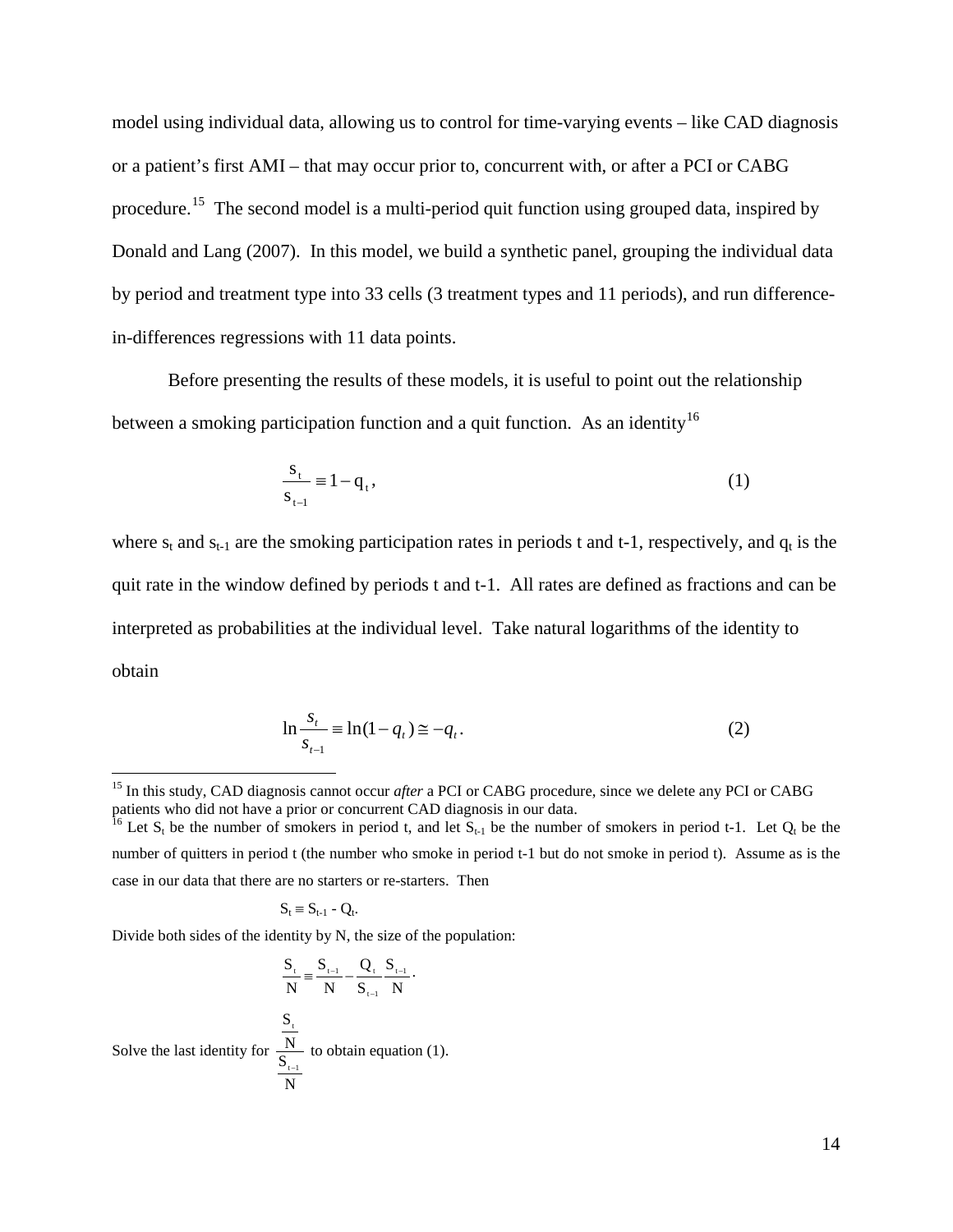The approximation in the last part of equation (2) is better for smaller values of q ( $q \le 0.2$  is generally used as a rule of thumb). However, even for a quit rate as large as 0.3 (the largest rate in our data),  $ln(1 - q) = -0.350$ , which is close to 0.3. Equation (2) indicates that a regression in which the first difference of the log of smoking participation is the dependent variable should have approximately the same coefficients with the signs reversed as one in which the quit rate is the dependent variable. It also suggests that it is useful to begin with a log smoking participation function to arrive at a specification of a quit function. In particular, if the log smoking participation function contains individual fixed effects, these effects are eliminated by taking first differences to obtain the quit function.

#### *Model 1: Discrete-time Linear Probability Hazard Model (Individual Data)*

To implement the first model, we develop a synthetic panel with 12 points in time, as shown in Figure 2. For CABG and PCI patients, there are 10 points in time prior to treatment (from 9.5 years before to 0.5 years before) and two points in time after treatment (0.5 years after and 1.5 years after). For medically managed (MM) patients, there are the same 10 points in time before diagnosis and the same two points in time after diagnosis. To focus on the key aspects of the model, we ignore the socioeconomic and demographic variables for the time being, assume a single Elixhauser comorbidity, and suppress the subscript i for an individual. Let  $f_g$  be a personspecific fixed effect. Let  $a_t$  be a dummy variable that equals 0 at each point in time before treatment for PCI or CABG and equals 1 at each point in time after treatment. Specifically,  $a_t$ equals 1 in periods 11 and 12. This variable is not relevant for MM patients (see below). Let  $d_t$ be a dummy variable that equals 0 at all points in time before diagnosis and equals 1 at all points in time after diagnosis. Let  $h_t$  be a dummy variable that equals zero before a patient's first AMI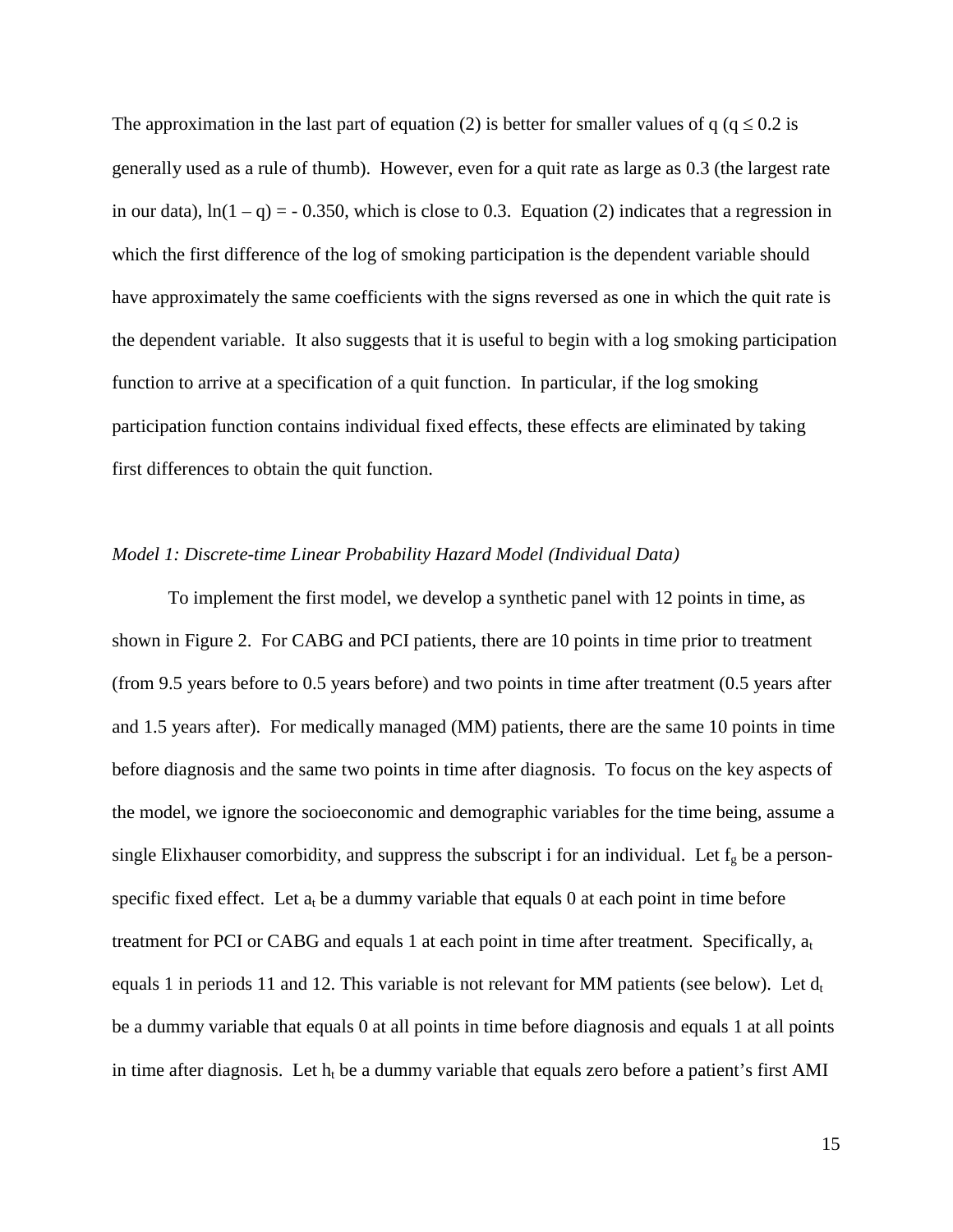(in our data) and equals 1 after a patient's first AMI. Finally, let  $e_t$  equal 0 before an Elixhauser comorbidity is reported and equals 1 thereafter.

The log smoking participation model for PCI and CABG patients  $(g = p \text{ or } c)$ 

$$
\ln s_{gt} = f_g - \beta_g a_{gt} - \phi h_{gt} - \gamma e_{gt} - \alpha d_{gt} - \lambda t,
$$
\n(3)

where we assume a linear trend in the absence of treatment. The model for MM patients is the same except that  $a_{mt}$  coincides with  $d_{mt}$ , so that we constrain  $\beta_m$  to equal zero. After pooling and taking first differences, one obtains

$$
-(\ln s_t - \ln s_{t-1}) \approx q_t = \lambda + \alpha(d_t - d_{t-1}) + \beta_p p(a_t - a_{t-1}) + \beta_c c(a_t - a_{t-1}) + \phi(h_t - h_{t-1}) + \gamma(e_t - e_{t-1}). \tag{4}
$$

Strictly speaking, time-invariant individual characteristics, such as formal schooling, can only be added to equation (4) by assuming that they interact with the linear trend in equation (3). Our results are not affected by allowing the trend to be nonlinear or by allowing individual characteristics to interact with the indicator for the period after treatment in addition to their interactions with a linear trend.

We fit equation (4) as a discrete time linear probability hazard model. We include only individuals who smoke at the first point in time for which we compute smoking participation (9.5 years before treatment or diagnosis), dropping everyone who never smoked or had previously quit. Each person is assigned a  $q<sub>it</sub>$  variable that is equal to one in the period in which they quit and zero in all other periods. Individuals are deleted once they quit. The model in equation (4) has at most 11 observations per person corresponding to the 11 time periods in Figure 3.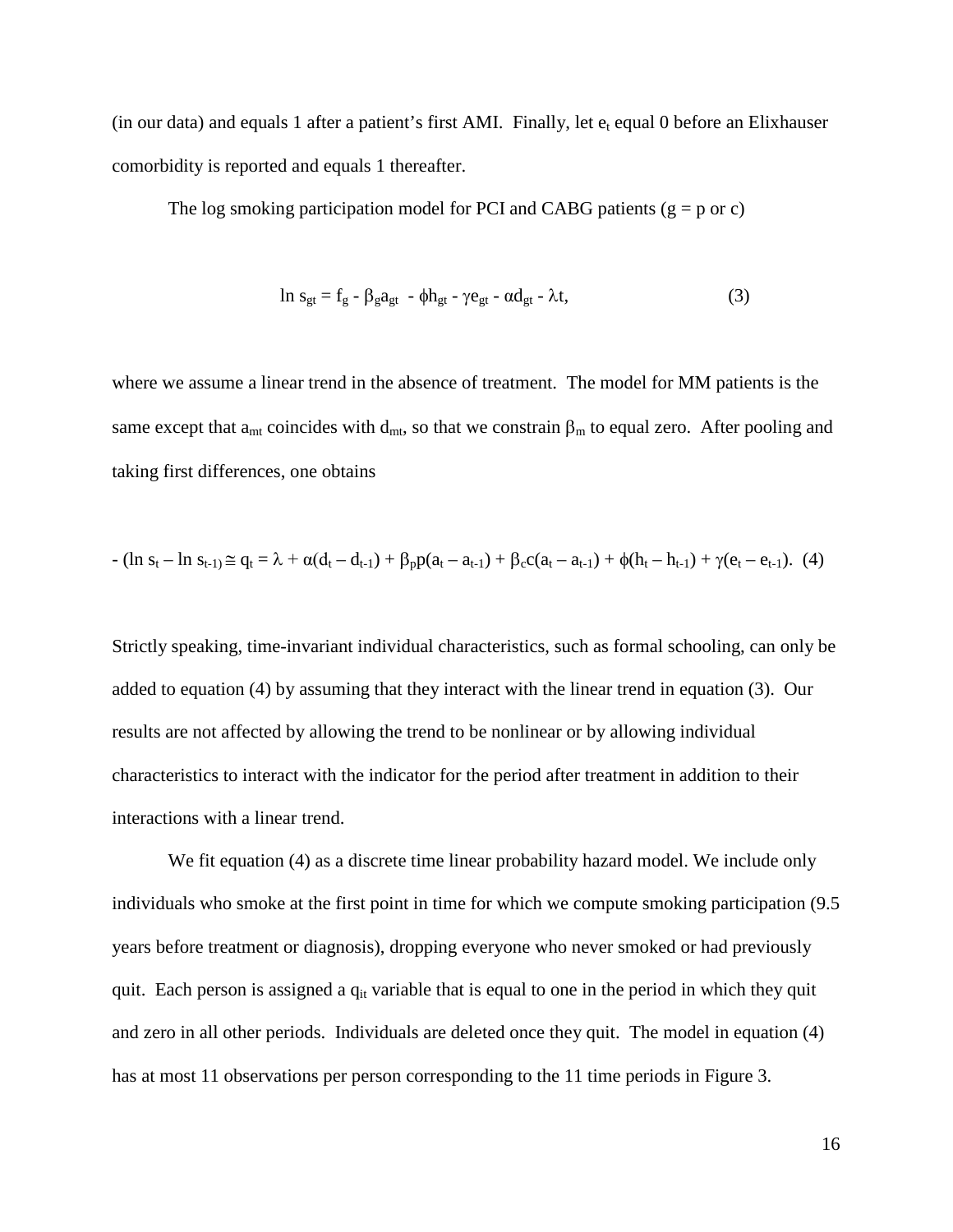Individuals who smoke in all periods are the censored observations. The first period is defined by the window starting 9.5 years before treatment and ending 8.5 years before treatment. The last period is the window from 0.5 years after treatment to 1.5 years after treatment. The key window is period 10 and spans the dates from half a year before treatment or diagnosis to half a year after. That is the only period in which  $a_t - a_{t-1}$  is equal to 1. Since there are repeat observations on all persons except those who quit in period 1, we cluster standard errors at the individual level. Standard errors that ignore clustering are, however, very similar to those that take account of it. This would be the case if the unspecified disturbance term in the log smoking participation function in equation (3) is a random walk. In that case, we eliminate serial correlation by taking first differences.

Results are shown in Table 4. Note that  $\Delta$ After stands for  $a_t - a_{t-1}$ ,  $\Delta$ Diagnosed stands for  $d_t - d_{t-1}$ , and ∆AMI stands for  $h_t - h_{t-1}$  in the table. Column 1 shows the simplest specification, with controls only for diagnosis with CAD and treatment with either PCI or CABG. The ∆Diagnosed indicator is equal to one in the period when MM patients, PCI patients, or CABG patients are diagnosed, whether the diagnosis occurs in the same period as the treatment or not.<sup>17</sup> Being diagnosed with CAD is associated with a 5.0 percentage point increase in the probability of quitting, on top of the typical yearly quit rate of 4.9 percent (reflected in the coefficient on the constant term). Being treated with PCI or CABG is associated with an incremental 9.0 or 22.5 percentage point increase in the quit rate, respectively. This assumes that diagnosis and treatment occur in the same period. If not, the diagnosis coefficient must be subtracted since ∆Diagnosed equals zero for PCI and CABG patients diagnosed in a period prior to their treatment period but equals one for all MM patients. That results in a 4.0 percentage point

<span id="page-19-0"></span><sup>&</sup>lt;sup>17</sup> In results not shown, we find no evidence of a *differential* diagnosis effect based on treatment received. Therefore, in all results shown, we assume that there is a single diagnosis effect that does not vary by treatment.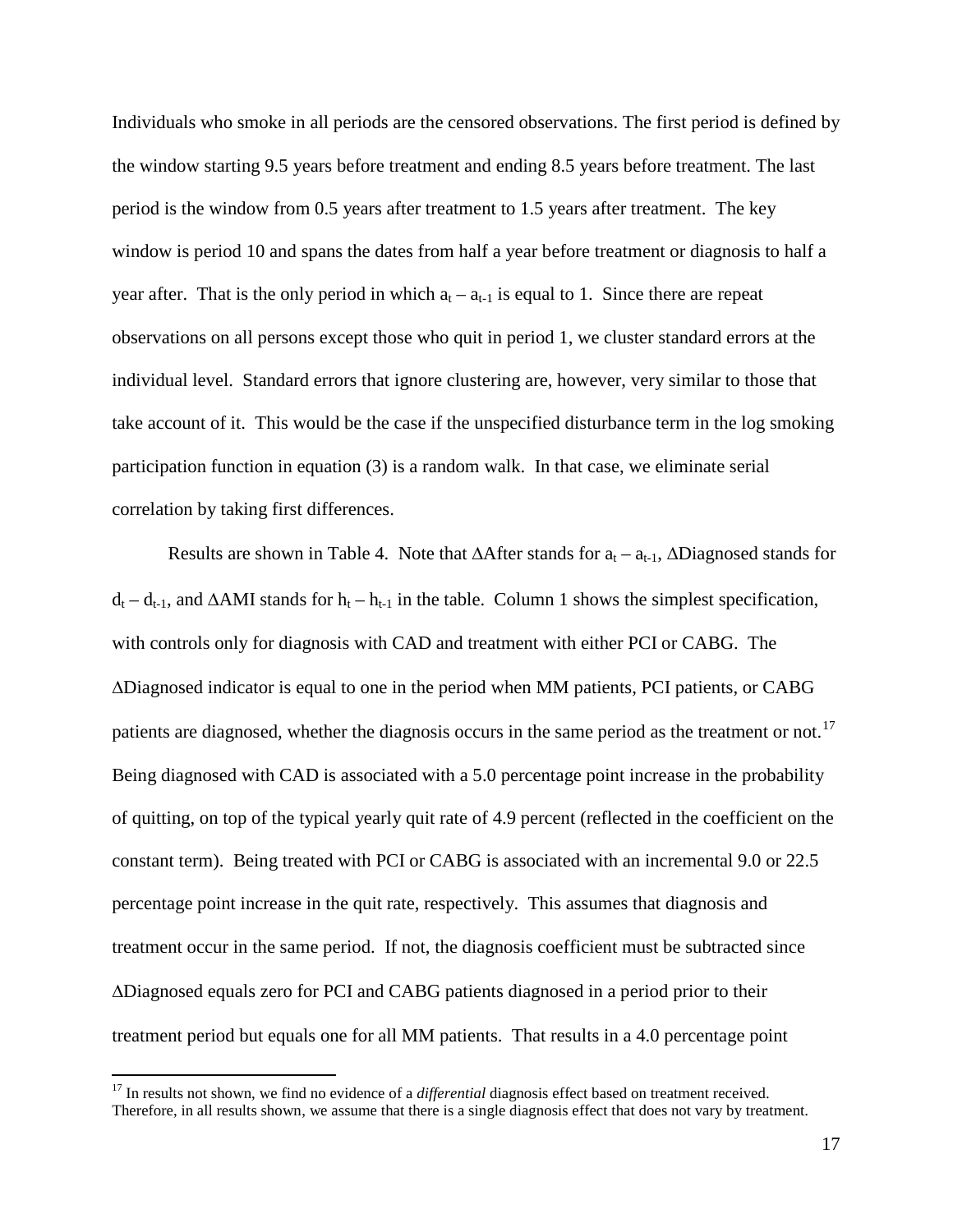increase for PCI patients and a 17.5 percentage point increase for CABG patients. Since 40 percent of PCI patients and 43 percent of CABG patients are diagnosed before treatment, the average percentage point increases in the quit rates are 7.0 and 20.4, respectively.<sup>18</sup> Regardless of how these computations are made, the difference between the coefficients on PCI and CABG treatments is 13.5 percentage points and is significant at the  $\alpha = 0.05$  level.

|                                                    | (1)        | (2)        | (3)                       | (4)        | (5)         |
|----------------------------------------------------|------------|------------|---------------------------|------------|-------------|
| Constant                                           | $0.049***$ | $0.049***$ | $0.047***$                | $0.046***$ | $-0.050$    |
|                                                    | (0.001)    | (0.001)    | (0.001)                   | (0.011)    | (0.032)     |
| $PCI * \Delta$ After                               | $0.090**$  | 0.054      | 0.034                     | 0.033      | 0.026       |
|                                                    | (0.038)    | (0.040)    | (0.040)                   | (0.039)    | (0.042)     |
| CABG * ∆After                                      | $0.225***$ | $0.195***$ | $0.160***$                | $0.155***$ | $0.141***$  |
|                                                    | (0.045)    | (0.045)    | (0.044)                   | (0.044)    | (0.046)     |
| $\Delta$ Diagnosed                                 | $0.050***$ | $0.042***$ | $0.025***$                | $0.025***$ | 0.004       |
|                                                    | (0.008)    | (0.008)    | (0.008)                   | (0.008)    | (0.026)     |
| $\Delta AMI$                                       |            | $0.083***$ | $0.075***$                | $0.076***$ | $0.076***$  |
|                                                    |            | (0.023)    | (0.024)                   | (0.024)    | (0.024)     |
| CABG * $\triangle$ After - PCI * $\triangle$ After | $0.135**$  | $0.141**$  | $0.126**$                 | $0.122**$  | $0.115**$   |
| Elixhauser                                         |            |            | $\boldsymbol{\mathrm{X}}$ | X          | $\mathbf X$ |
| Demographics                                       |            |            |                           | X          | X           |
| Year, Period, Age, Yrs Smoked                      |            |            |                           |            | $\mathbf X$ |
| <b>Observations</b>                                | 26,658     | 26,658     | 26,658                    | 26,658     | 26,658      |
| Individuals                                        | 3,065      | 3,065      | 3,065                     | 3,065      | 3,065       |

Table 4 – Regression Results for Discrete Time Linear Probability Hazard Model

Robust standard errors, clustered at the individual level, in parentheses. Regressions are weighted by NHIS probability weights. ∆AMI is an indicator for a patient having her first AMI (in our data) in a particular period. Specifications 3 and 4 include 29 dummy variables indicating when the Elixhauser comorbidity conditions were first diagnosed (in our data). In specification 4, demographic controls include gender, race, education dummies, and income category dummies (including a dummy for missing income data). In specification 5, we also include year dummies, period dummies, age and age squared, and a variable indicating the number of years a person had been smoking as of the baseline period (9.5 years before treatment). "CABG \* ∆After - PCI \* ∆After" is the difference between the PCI \* ∆After and CABG \* ∆After coefficients. \* significant at the 0.10 level; \*\* significant at the 0.05 level; \*\*\* significant at the 0.01 level.

<span id="page-20-0"></span> $18$  For MM patients, the increase in the quit rate is 0.0501. Since 60 percent of PCI patients are diagnosed in the same period as treatment, the average predicted increase in the quit rate for these patients is  $0.0897 + 0.60*0.0501 =$ 0.1198. The difference between that increase and the increase for MM patients is 0.0697 or 7.0 percentage points. Since 57 percent of CABG patients are diagnosed in the same period as treatment, the average predicted increase is  $0.2250 + 0.57 * 0.0501 = 0.2536$ . The difference between that increase and the increase for MM patients is 0.2035 or 20.4 percentage points.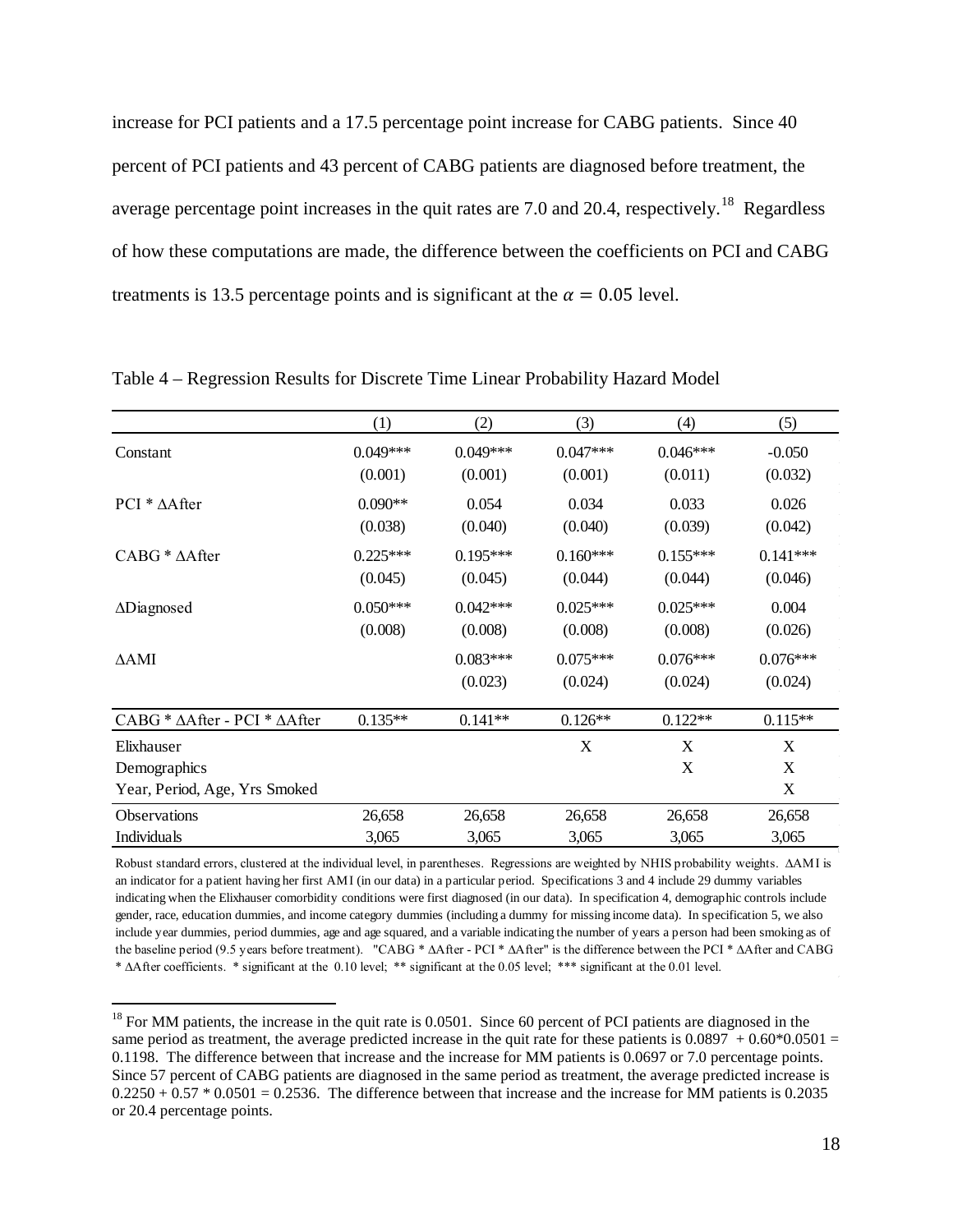In columns 2-5 of Table 4, we add additional control variables that may be associated with both selection into treatment and the propensity to quit smoking. In column 2, we add a control for a patient's first AMI. In column 3, we further control for the Elixhauser comorbidity conditions. In column 4, we add controls for demographic characteristics. And, in column 5, we add controls for the period, the calendar year, an individual's age and age squared as of the treatment date, and the number of years she has smoked as of the baseline period (9.5 years prior to treatment). An AMI proves to be a strong predictor of quitting smoking, increasing the predicted probability of quitting by between 7.5 and 8.3 percentage points, depending on the specification. Moreover, once we add AMI, the estimated size of the PCI coefficient declines and is no longer statistically significant at conventional levels. In our final specification, we find that patients undergoing PCI are 2.6 percentage points more likely to quit smoking, though given the imprecision of our estimate, we cannot rule out the possibility of no association.<sup>[19](#page-20-0)</sup> While the coefficient on CABG also declines, it remains large and strongly statistically significant, both in comparison to medically managed patients and PCI patients. In our fifth specification, undergoing CABG surgery in the same period in which CAD was diagnosed is associated with a roughly 14.1 percentage point increase in the probability of quitting smoking. The increased quit rate associated with CABG is substantially larger than the increase associated with less invasive treatments for CAD, and approximately twice the increase associated with an AMI. Moreover, in every specification, the difference between the CABG and PCI coefficients is consistently large – ranging from 0.115 to 0.141 – and significant at the 0.05 level.

<span id="page-21-0"></span> $<sup>19</sup>$  As discussed above, this estimate is for a PCI patient who was diagnosed and treated in the same period.</sup>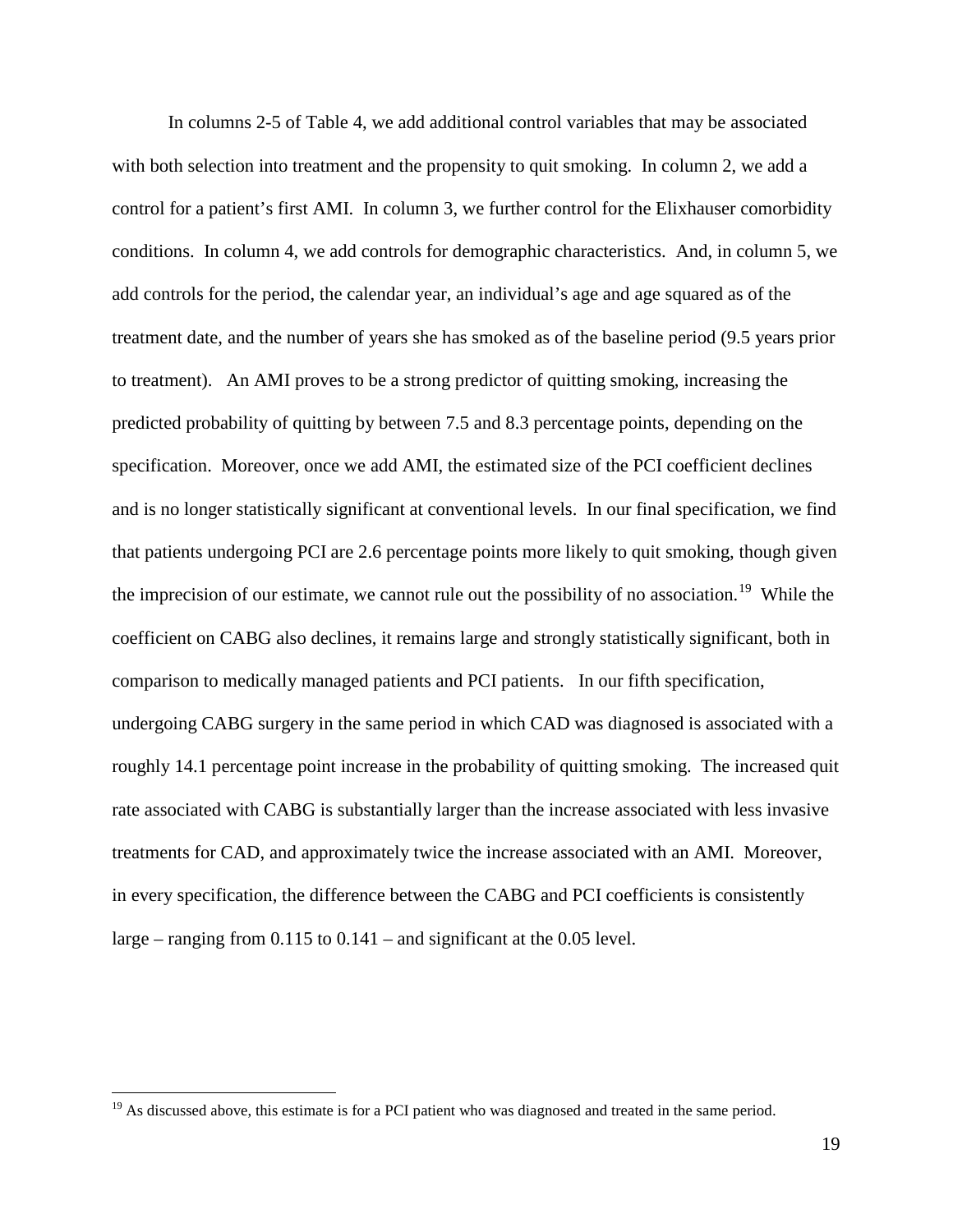#### *Model 2: Multi-Period Quit Model Using Grouped Data*

To illustrate that our results are not sensitive to a flexible specification of period effects and to account for clustering of disturbance terms by group and period at the individual level, we aggregate the data into 11 periods for each of the three groups of patients. There are 33 cells in the aggregate sample, corresponding to the 33 data points shown in Figure 3. We obtain two quit series. The first is unadjusted for covariates and is identical to the quit rates that appear in Figure 3. The second quit series adjusts for effects due to diagnosis, AMI, and Elixhauser comorbidities. It is obtained from the individual data by estimating a discrete time hazard function for the probability of quitting that includes 11 period dummies interacted with each of three treatment dummies (one for CABG, one for PCI, and one for MM), and the diagnosis, AMI, and Elixhauser variables defined in equation (4). The 33 coefficients associated with the period-treatment interactions are quit rates by group and period adjusted for the effects of the last three variables just mentioned. $^{20}$  $^{20}$  $^{20}$ 

In the spirit of Donald and Lang (2007), we use this data to perform simple difference-indifferences regressions with 11 observations. To illustrate the model that we estimate, consider a log smoking participation function for two groups ( $g = c$  or p,  $c = CABG$ ,  $p = PCI$ ):

$$
\ln s_{gt} = \mu + \rho c + \beta c a_t + 11 \text{ period dummies} + \varepsilon_{gt}. \tag{5}
$$

<span id="page-22-0"></span>Here  $a_t$ , as defined in equation (3), is an indicator that equals 1 in each of the two periods after treatment and  $\varepsilon_{gt}$  is the error term. Take the difference between each group in a given period to

 $20$  We do not adjust for demographic and socioeconomic characteristics since the inclusion of these characteristics has a very minor impact on the adjusted quit rates.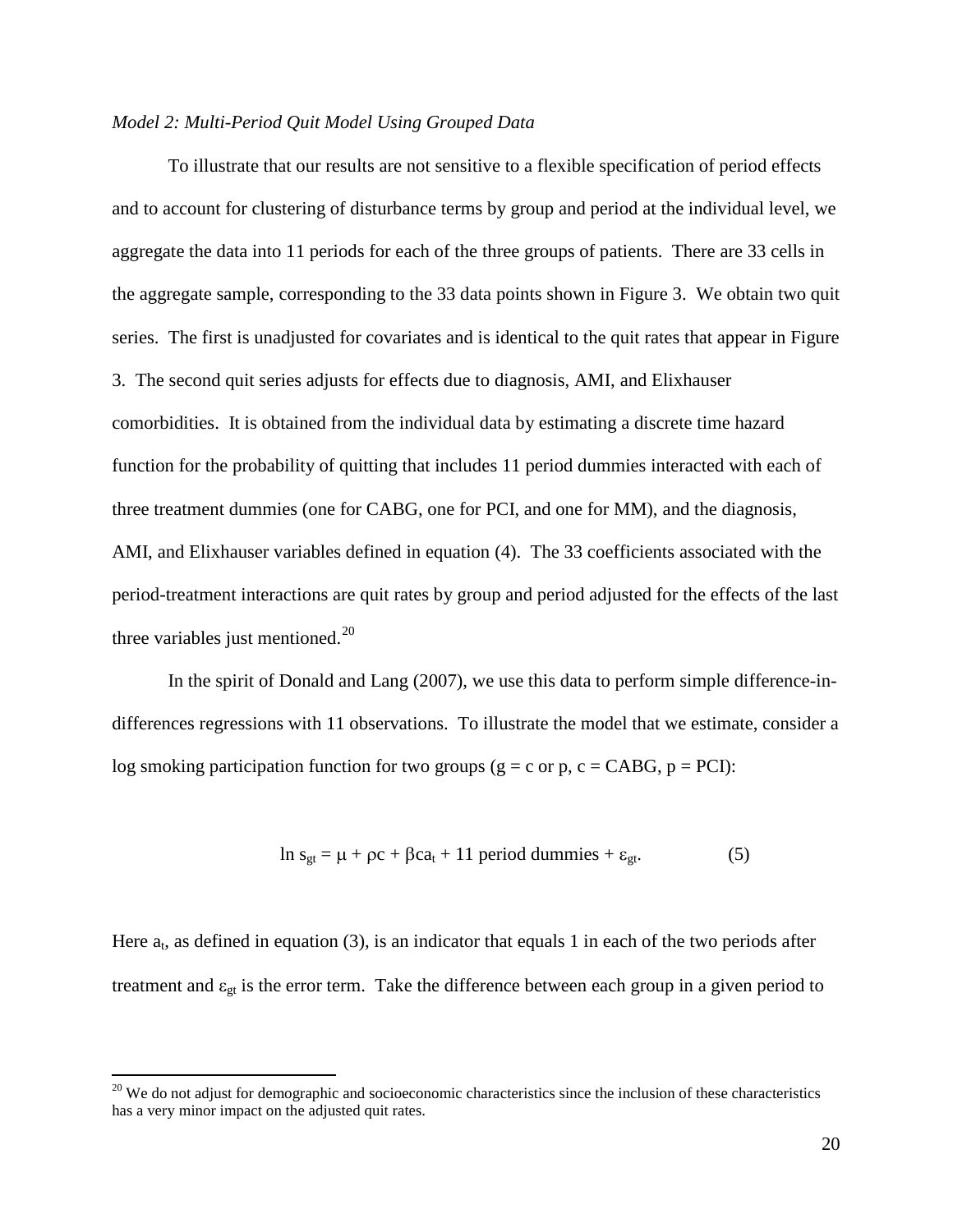eliminate the intercept  $(\mu)$  and the period dummies. Then take first differences to eliminate the group effect  $(\rho)$ :

$$
\ln s_{ct} - \ln s_{ct-1} - (\ln s_{pt} - \ln s_{pt-1}) \approx q_{ct} - q_{pt} = \beta (a_t - a_{t-1}) + \text{error.} \tag{6}
$$

Equation (6) is a regression forced through the origin with 11 observations. The dependent variable is the difference between the quit rate of CABG patients and the quit rate of PCI patients in each period. The independent variable,  $(a_t - a_{t-1})$ , equals 1 in the window spanning the period from 6 months before treatment to six months after treatment (period 10) and equals 0 in each of the other 10 periods or quit windows.

This approach has a number of attractive features. First, aggregation accounts for clustering in the disturbance term in an individual-level log smoking participation or quit equation by group and period. Second, if the error term in equation (5) is a random walk, then serial correlation is eliminated once first differences are taken. Third, the regression specified by equation (6) implicitly controls for a full set of period effects. Finally, by focusing on the difference in the quit rates in each period, we are asking whether this difference during the treatment period is sufficiently unusual compared to past and future values that it is unlikely to have arisen by chance. If the quit rates in the two series normally track one another but do not during the treatment year, we would expect that there is something unusual about the treatment year. On the other hand, if the quit rates in the two series often diverge wildly, then a substantial divergence in the treatment year might simply be due to chance.

Six aggregate quit regressions are contained in Table 5. The three in the top row employ the unadjusted quit series, while the three in the bottom row employ the adjusted quit series. In

21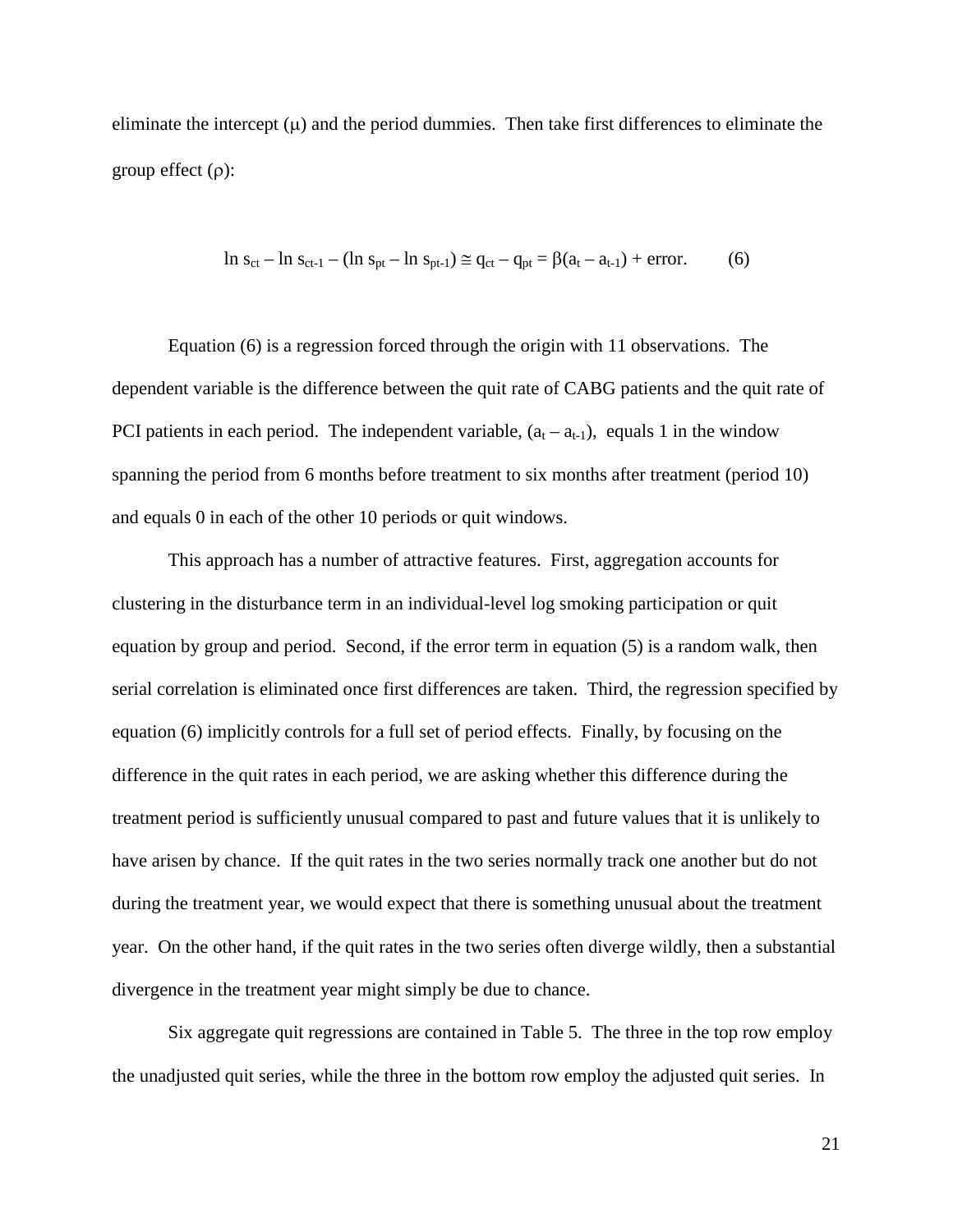column 1, the dependent variable is the difference between the CABG and PCI quit rates; in column 2, it is the difference between the CABG and MM rates; and in column 3, it is the difference between the PCI and MM rates. Three separate regressions are obtained for each series because of evidence that the residual variance is not the same for each dependent variable.<sup>[21](#page-22-0)</sup> To be consistent with the notation in Table 4, the variable  $a_t - a_{t-1}$  is termed ∆After in the table.

|                    | (1)        | (2)        | (3)      |  |
|--------------------|------------|------------|----------|--|
|                    | CABG - PCI | CABG - MM  | PCI - MM |  |
|                    |            |            |          |  |
| ∆After             | $0.127**$  | $0.200***$ | 0.073    |  |
| (no adjustments)   | (0.050)    | (0.044)    | (0.047)  |  |
|                    |            |            |          |  |
| ∆After             | $0.120**$  | $0.142***$ | 0.022    |  |
| (with adjustments) | (0.052)    | (0.042)    | (0.051)  |  |
| N                  | 11         | 11         | 11       |  |

Table 5 – Quit Rate Regression with Grouped Data

Note: Each cell represents the coefficient on ∆After from a separate regression, with the standard error in parenthases. The dependent variable is the quit rate for one group of patients minus the quit rate for another. The independent variable is a dummy for the treatment year (∆After). In the top row, the quit rate is unadjusted. In the bottom row, the quit rate is adjusted for diagnosis, AMI, and Elixhauser comorbidities, based on an individual regression. All quit rates are calculated using the NHIS probability weights. Regressions are forced through the origin and weighted by the inverse of the square root of the variance of the difference between period-specific quit rates from individual level regressions with 33 group period interactions. \* significant at the 0.10 level; \*\* significant at the 0.05 level; \*\*\* significant at the 0.01 level.

$$
q_{pt} \ -q_{pt\text{-}1} - (q_m \ -q_{mt\text{-}1}) = \beta_p(a_t - a_{t\text{-}1})
$$

$$
q_{ct} - q_{ct-1} - (q_{mt} - q_{mt-1}) = \beta_c (a_t - a_{t-1}),
$$

<span id="page-24-0"></span>where m denotes medical management. Estimates of  $\beta_p$ ,  $\beta_c$ , and  $\beta_c$  -  $\beta_p$  could be obtained from a pooled regression of the form

 $q_{gt} - q_{gt-1} - (q_m - q_{mt-1}) = \beta_c c(a_t - a_{t-1}) + \beta_p (1 - c)(a_t - a_{t-1}).$ 

We do not follow that approach because the residual variance in the first regression is not equal to the corresponding variance in the second regression.

 $21$  Consider the following two regressions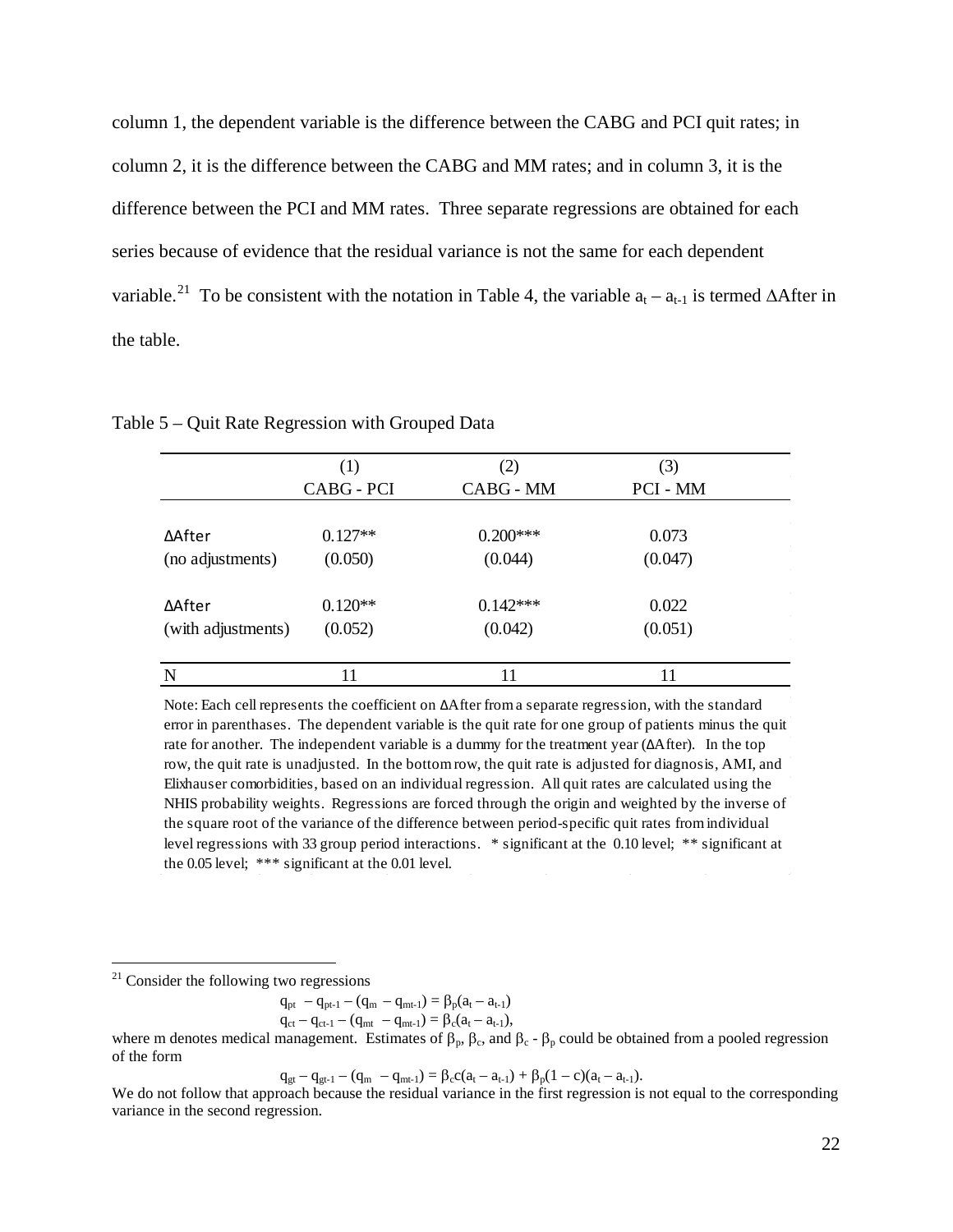Focusing on the first column of Table 5, one sees that the difference between the CABG quit rate and the PCI quit rate in treatment period is between 12 and 13 percentage points, regardless of whether one uses the raw data or adjusts the quit rate for covariates. In the second column, we see that the difference in the quit rate between CABG and MM patients drops when one adjusts for covariates, but remains large (14.2 percentage points) and strongly statistically significant. In the final column, we see that while the unadjusted quit rate for PCI patients is 7.3 percentage points larger than for MM patients, once one adjusts for a patient's CAD diagnosis and other medical conditions, the difference between the two quit rates is substantially smaller and not statistically distinguishable from zero.

#### **V. Potential Mechanisms**

In the analysis above, we demonstrate that CABG patients are substantially more likely to quit smoking than those who have less invasive treatment for CAD. When combined with other potential lifestyle modifications, this change in behavior may help explain why CABG patients experience better mortality and morbidity outcomes over the long term than otherwise similar PCI patients. This finding is consistent with a model in which patients undergoing CABG receive a stronger and more persistent signal about the severity of their disease, leading them to improve their behavior. However, other explanations are also possible.

One alternative explanation is that CABG patients quit because they are forced to go "cold turkey" during the length of their hospital stay. For the week that they are in a hospital, most CABG patients are presumably unable to smoke, potentially kick-starting the quitting process and making it easier for them to stay off cigarettes when discharged. PCI patients, by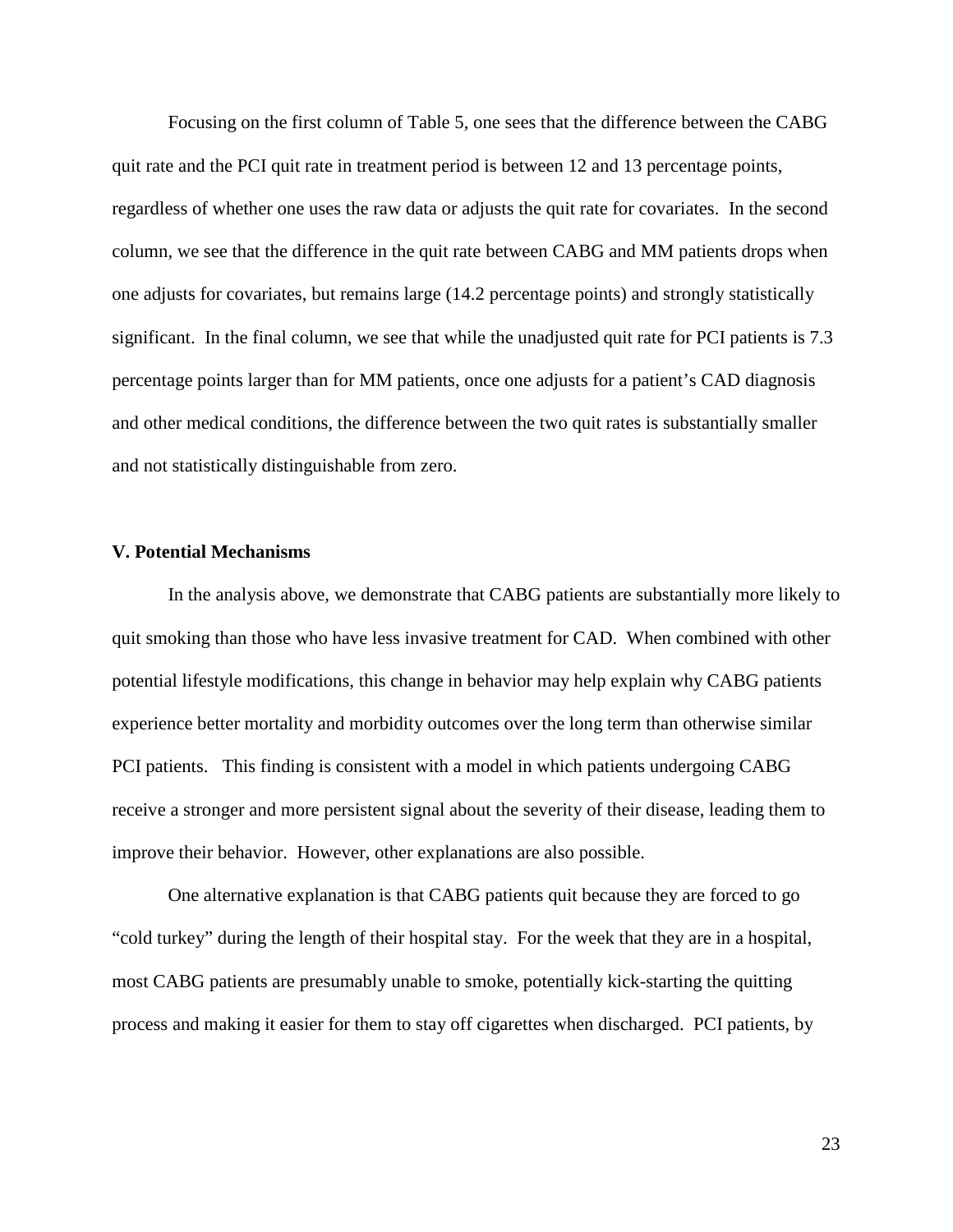contrast, typically spend a day or less in the hospital, which might account for their lower quit rate in the period surrounding their procedure.

To test this theory – and provide a falsification test for our main results – we study two common procedures that are unrelated to smoking but require relatively long hospital stays: total knee replacement and total hip replacement.<sup>[22](#page-24-0) [23](#page-26-0)</sup> These procedures – taken together – were performed over one million times in 2010, with over 500,000 procedures taking place in patients 65 and older (CDC, 2010). These two surgeries – which involve replacing a knee or hip joint with a metal or plastic replica – are generally done to relieve arthritic pain, and patients spend at least three to four nights in the hospital recovering.<sup>24</sup> Smoking is largely unrelated to knee or hip pain and so undergoing knee or hip replacement surgery would be unlikely to convey any new information to a smoker about the value of quitting.

To test the impact of a long hospital stay on smoking, we identify total knee and total hip replacement patients using the same linked NHIS / Medicare data as in the main analysis. Figure 4 reproduces the CABG quit rate from Figure 3 and adds a series showing the quit rate for patients who undergo knee or hip replacements.<sup>[25](#page-26-2)</sup> When we combine knee and hip replacement recipients, we have data on 155 patients who smoked nine and half years prior to their surgery, slightly below the 206 CABG smokers in our data. In the years prior to their procedure, the quit rate for knee/hip and CABG patients are fairly similar, with the knee/hip quit rate somewhat higher five to nine years prior to surgery and the CABG quit rate somewhat higher one to three years prior to surgery. However, while the quit rate for CABG patients jumps dramatically in the

<span id="page-26-0"></span>

<sup>&</sup>lt;sup>22</sup> We use ICD-9-CM procedure code 81.51 for Total Hip Replacement and 81.54 for Total Knee Replacement  $^{23}$  Thanks to Isaac Sorkin, who suggested we find non-smoking related procedures to do this type of analysis.<br><sup>24</sup>

<span id="page-26-1"></span>http://www.ucsfhealth.org/education/recovering\_from\_hip\_replacement\_surgery/

<span id="page-26-2"></span> $25$  The small number of patients who have both knee and hip replacements are assigned a procedure date based on their total knee replacement.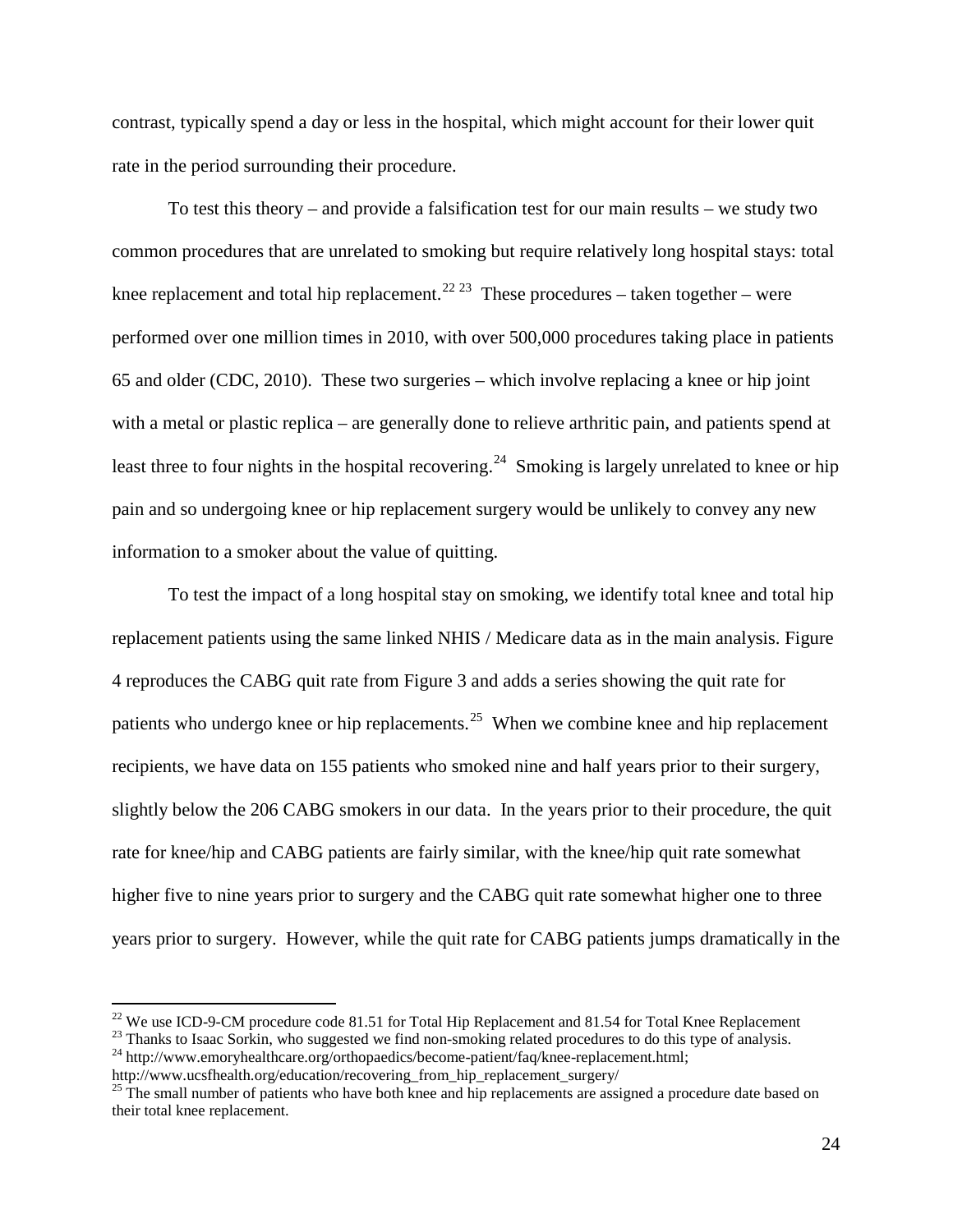one year window surrounding their procedure, we see no similar increase for knee/hip patients. Consistent with the visual evidence shown in Figure 4, regression results (not shown) show no significant relationship between total knee or hip replacement surgery and quitting. It appears unlikely that a substantial portion of the observed CABG impact on quitting is caused by going "cold turkey" during a patient's hospital stay.



Figure 4 – Quit Rate by Year Relative to Diagnosis (MM) or Procedure (PCI & CABG)

Note: Figure shows the percentage of remaining smokers who quit at each point relative to their procedure. Weighted by NHIS probability weights

Alternatively, one might explain our main results by the doctor a patient sees. CABG procedures are performed by heart surgeons, while PCI procedures are performed by interventional cardiologists. If these two types of doctors systematically give different advice to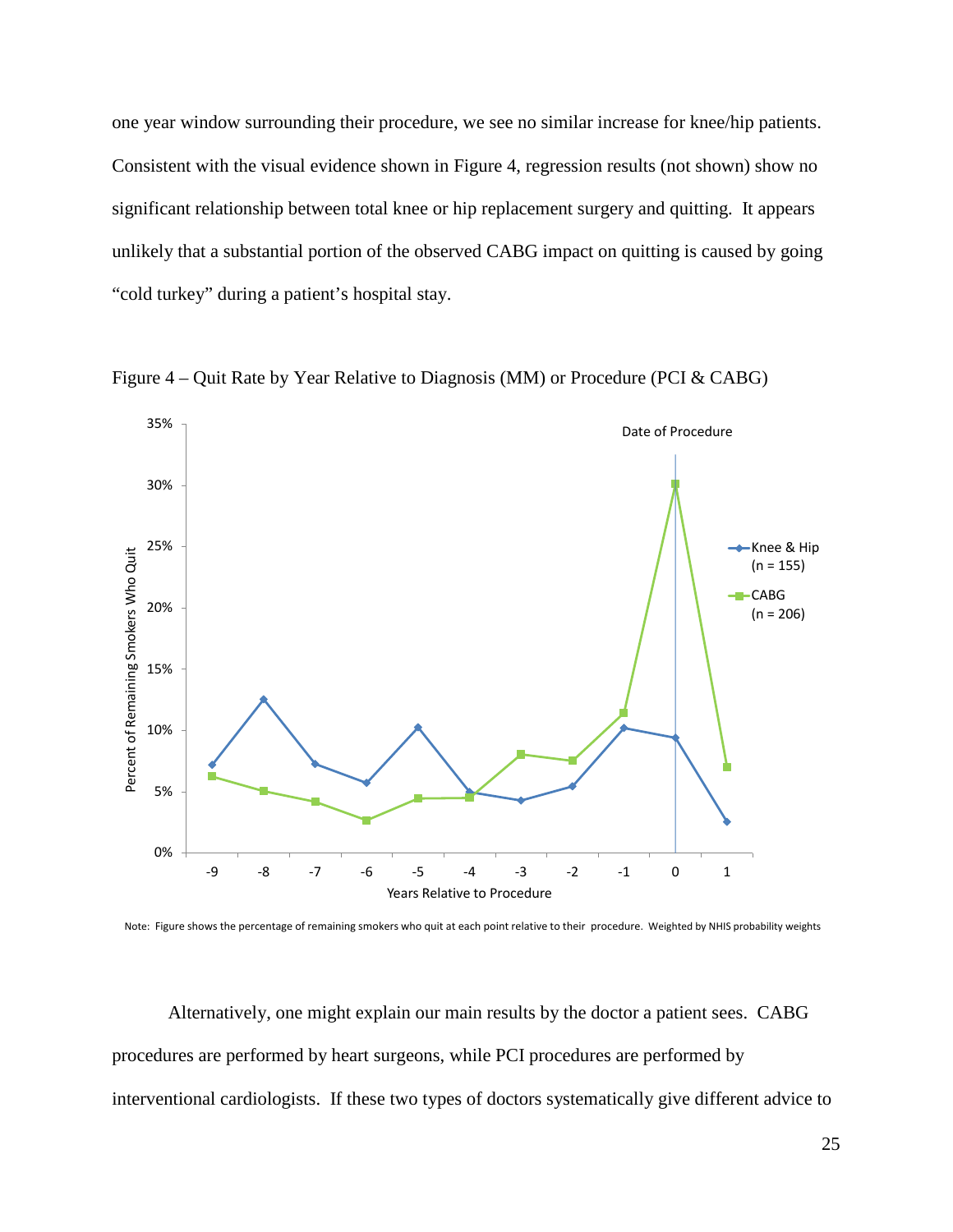smokers on the importance of quitting, this might be the mechanism through which the CABG quit rate rises above the PCI quit rate near the treatment date. Though different than our main hypothesis – that CABG sends a stronger and more persistent signal to the patient about his or her health problems – this mechanism is similar. Rather than the scar on a CABG patient's chest, it may be her heart surgeon who convinces her to quit smoking. Either way, the patient updates her opinion on the value of quitting smoking based on the CABG experience. And, while this alternative explanation – that heart surgeons are more persuasive smoking cessation advocates – seems less likely to us, it arguably provides more actionable policy recommendations.

#### **VI. Conclusion**

Coronary Artery Disease is a frequently occurring and deadly disease. There are several common treatments – including medical management, PCI, and CABG – and each has benefits and costs associated with it. In this paper, we have examined one previously unexplored benefit of more invasive treatment: those who undergo a procedure, particularly the more invasive CABG surgery, are more likely to quit smoking. In our preferred regression model, we estimate that CAD patients who undergo CABG are 12 percentage points more likely to quit smoking in the one-year window surrounding their surgery than patients who undergo PCI. During the same one-year window, CABG patients are 14 percentage points more likely to quit smoking than medically managed patients. These results are robust to a number of alternative specifications.

While we do not have data on behaviors other than smoking, we suspect that patients undergoing more invasive surgery are also more likely to improve their diet, limit excessive consumption of alcohol, and (when recommended) exercise more. Taken together, these

26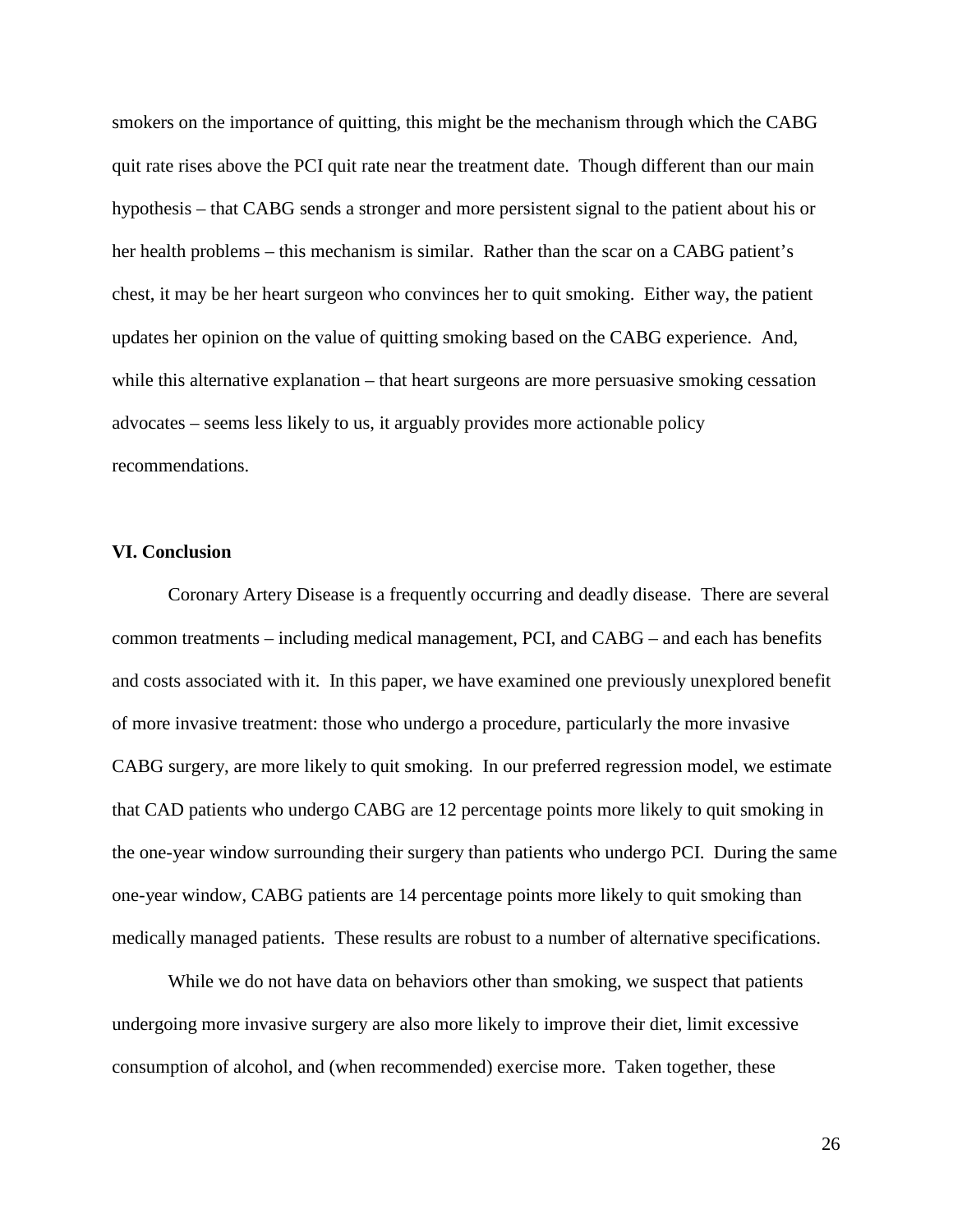behavioral responses may offset the inherent risks of a more invasive surgery and help explain why the longer term outcomes for CABG patients exceed those of similar patients receiving PCI. Our findings also highlight the importance of emphasizing healthier behaviors to those patients who have less invasive medical treatment.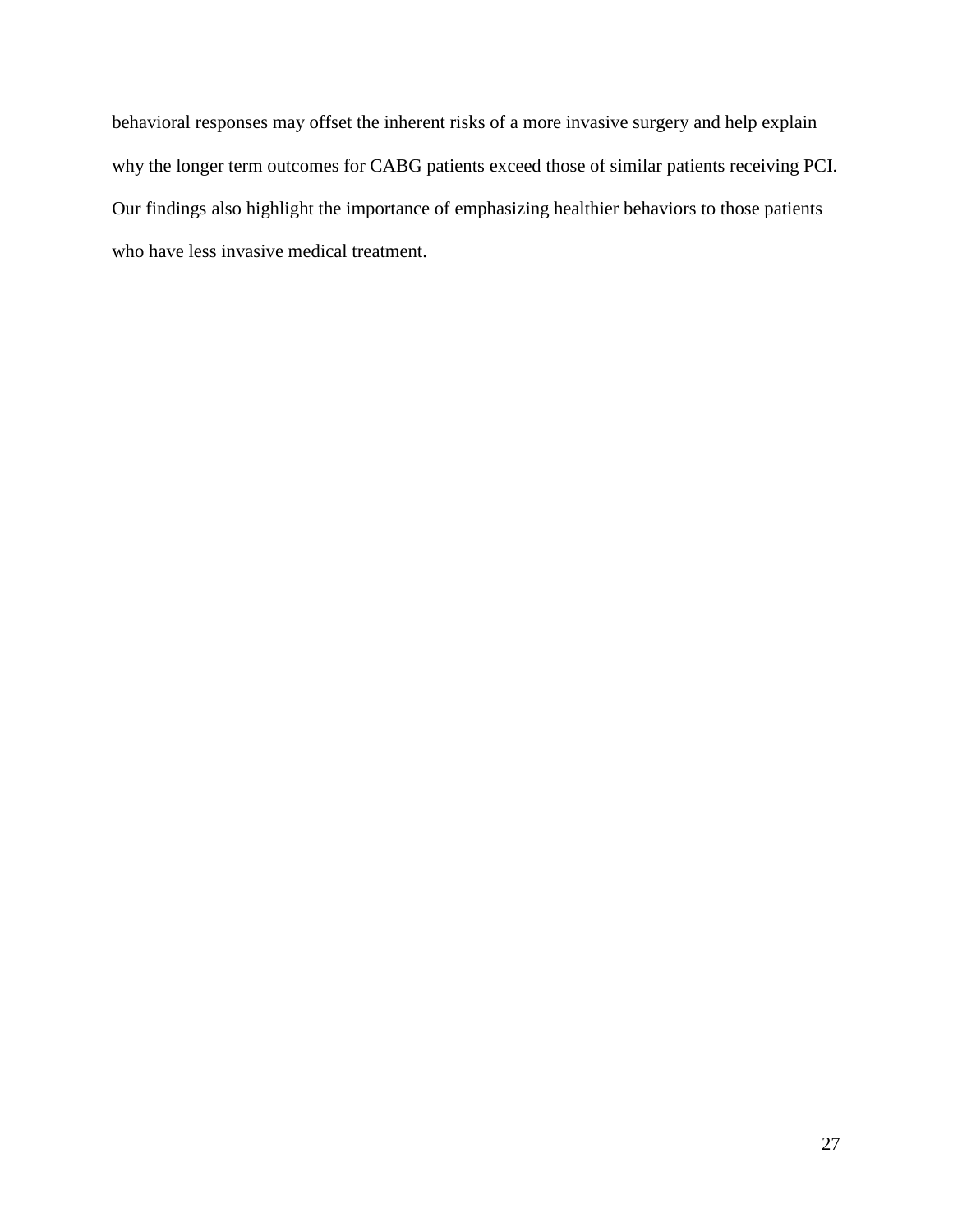#### **VII. References**

CDC (2010). National Hospital Discharge Survey. http://www.cdc.gov/nchs/fastats/inpatientsurgery.htm (accessed on 6/6/14).

Cutler, David M. and Robert S. Huckman (2003). "Technological development and medical productivity: the diffusion of angioplasty in New York State." *Journal of Health Economics* 22 (2): 187-217.

Dave, Dhaval M. and Robert Kaestner (2009). "Health Insurance and Ex Ante Moral Hazard: Evidence from Medicare." *International Journal of Health Care Finance and Economics* 9 (4): 367-390.

Donald, Stephen G. and Kevin Lang (2007). "Inference with Difference-in-Differences and Other Panel Data." *The Review of Economics and Statistics* 89 (2): 221–233.

Elixhauser, Anne, Steiner, Claudia, Harris, D. Robert Harris and Rosanna M. Coffey (1998). "Comorbidity Measures for Use with Administrative Data." *Med Care* 36(1): 8-27.

Hlatky, Mark A., Boothroyd, Derek B., Bravata, Dena M., et al. (2009). "Coronary artery bypass surgery compared with percutaneous coronary interventions for multivessel disease: a collaborative analysis of individual patient data from ten randomised trials." *Lancet* 373(9670): 1190–97.

Kaestner, Robert, Darden, Michael and Darius Lakdawalla (2014). "Are investments in disease prevention complements? The case of statins and health behaviors." *Journal of Health Economics* 36 (July): 151-163.

Mohr, Friedrich W., Morice, Marie-Claude, Kappetein, A. Pieter et al., (2013). "Coronary artery bypass graft surgery versus percutaneous coronary intervention in patients with three-vessel disease and left main coronary disease: 5-year follow-up of the randomised, clinical SYNTAX trial." *Lancet* 38(9867): 629–38.

Murphy, Sherry L., Xu, Jiaquan and Kenneth D. Kochanek. "Deaths: Preliminary Data for 2010." *National Vital Statistics Reports*; vol 60 no 4. Hyattsville, MD: National Center for Health Statistics. 2012.

Peltzman, Sam. (1975). "The Effects of Automobile Safety Regulation." *Journal of Political Economy* 83(4): 677-725.

Peltzman, Sam. (2011). "Offsetting Behavior, Medical Breakthroughs, and Breakdowns." *Journal of Human Capital* 5(3): 302-341.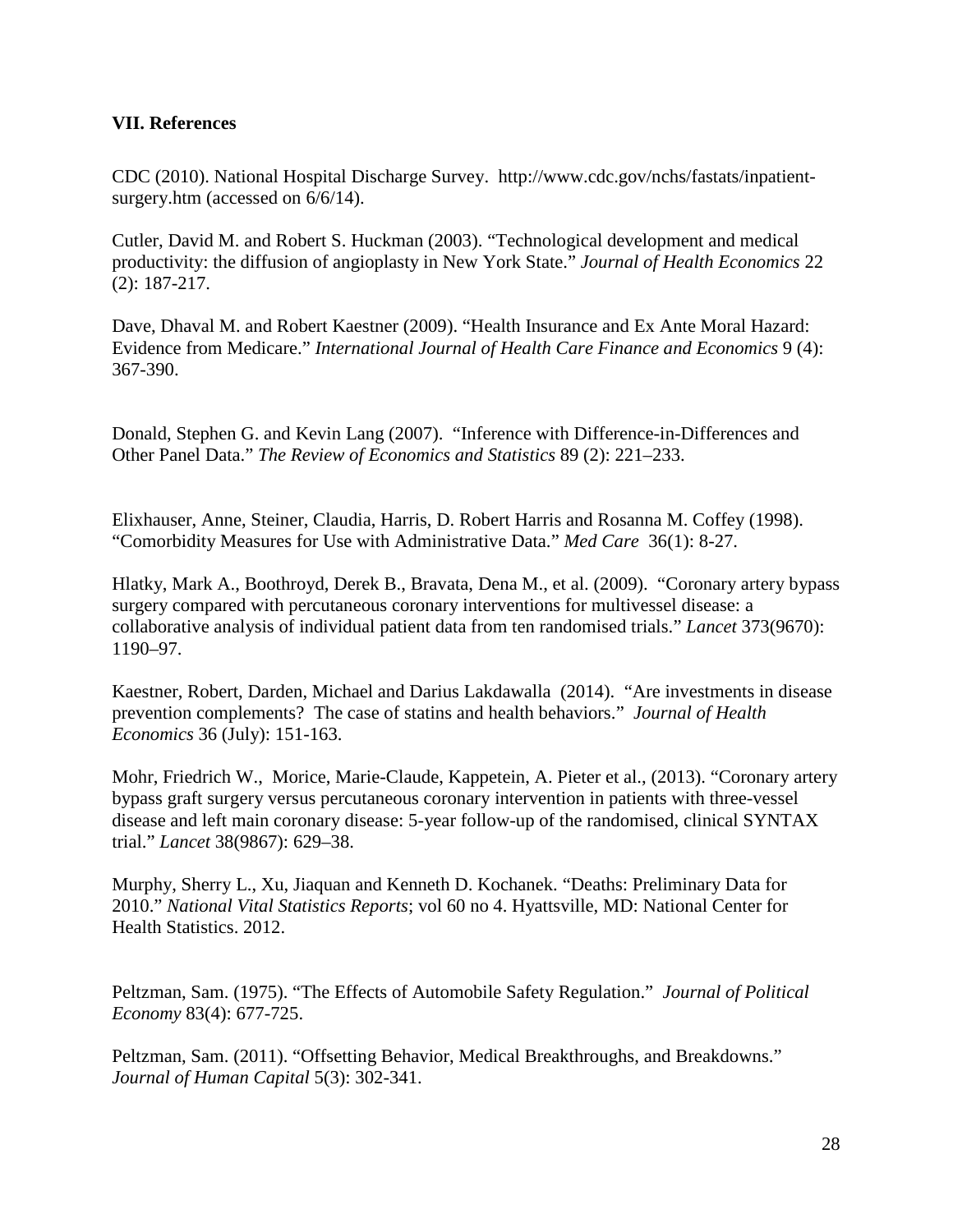Taggart, David P. (2013). "CABG or stents in coronary artery disease: end of the debate?" *Lancet* 381(9867): 605–07.

Weintraub, William S., Maria V. Grau-Sepulveda, Jocelyn M. Weiss, et al. (2012). "Comparative Effectiveness of Revascularization Strategies." *New England Journal of Medicine* 366(16): 1467-76.